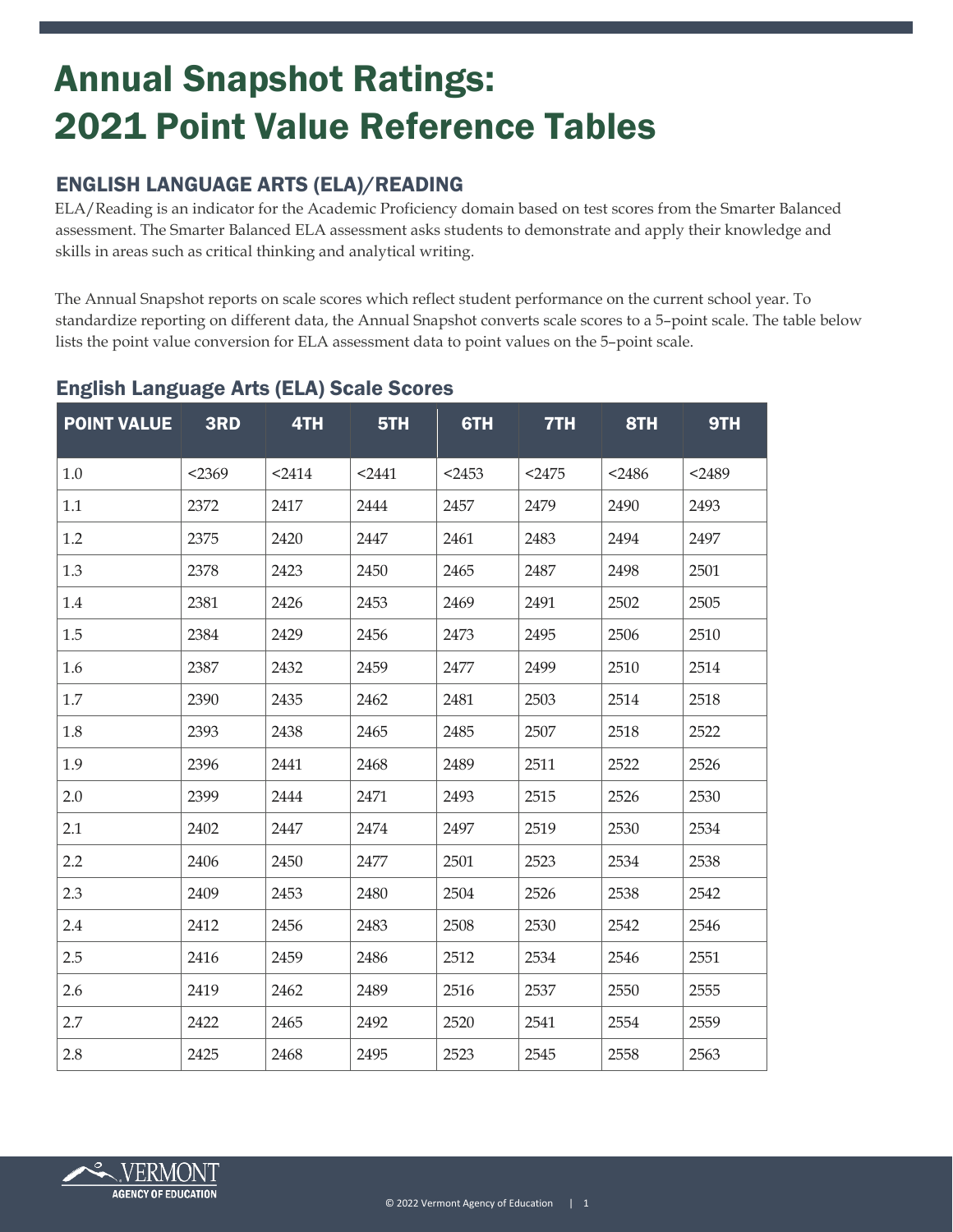| <b>POINT VALUE</b>          | 3RD       | 4TH       | 5TH       | 6TH       | 7TH       | 8TH       | 9TH       |
|-----------------------------|-----------|-----------|-----------|-----------|-----------|-----------|-----------|
| 2.9                         | 2429      | 2471      | 2498      | 2527      | 2548      | 2562      | 2567      |
| 3.0                         | 2432      | 2473      | 2502      | 2531      | 2552      | 2567      | 2571      |
| 3.1                         | 2435      | 2476      | 2506      | 2535      | 2557      | 2572      | 2576      |
| 3.2                         | 2438      | 2479      | 2510      | 2540      | 2562      | 2577      | 2581      |
| 3.3                         | 2441      | 2482      | 2514      | 2544      | 2567      | 2582      | 2586      |
| 3.4                         | 2444      | 2485      | 2518      | 2549      | 2572      | 2587      | 2591      |
| 3.5                         | 2446      | 2488      | 2522      | 2553      | 2577      | 2592      | 2596      |
| 3.6                         | 2449      | 2491      | 2526      | 2557      | 2582      | 2597      | 2601      |
| 3.7                         | 2452      | 2494      | 2530      | 2562      | 2587      | 2602      | 2606      |
| 3.8                         | 2455      | 2497      | 2534      | 2566      | 2592      | 2607      | 2611      |
| 3.9                         | 2458      | 2500      | 2538      | 2571      | 2597      | 2612      | 2616      |
| 4.0                         | 2461      | 2503      | 2542      | 2575      | 2601      | 2618      | 2621      |
| 4.1                         | 2464      | 2506      | 2546      | 2579      | 2606      | 2623      | 2626      |
| 4.2                         | 2467      | 2509      | 2550      | 2584      | 2611      | 2628      | 2631      |
| 4.3                         | 2470      | 2512      | 2554      | 2588      | 2616      | 2633      | 2636      |
| 4.4                         | 2473      | 2515      | 2558      | 2593      | 2621      | 2638      | 2641      |
| 4.5                         | 2476      | 2518      | 2562      | 2597      | 2626      | 2643      | 2646      |
| 4.6                         | 2479      | 2521      | 2566      | 2601      | 2631      | 2648      | 2651      |
| 4.7                         | 2482      | 2524      | 2570      | 2606      | 2636      | 2653      | 2656      |
| 4.8                         | 2485      | 2527      | 2574      | 2610      | 2641      | 2658      | 2661      |
| 4.9                         | 2488      | 2530      | 2578      | 2615      | 2646      | 2663      | 2666      |
| 5.0                         | >2488     | >2530     | >2578     | >2615     | >2646     | >2663     | >2666     |
| Range of<br>Possible Scores | 2001-2811 | 2032-2867 | 2056-2916 | 2079-2937 | 2082-2964 | 2097-2989 | 2102-3032 |

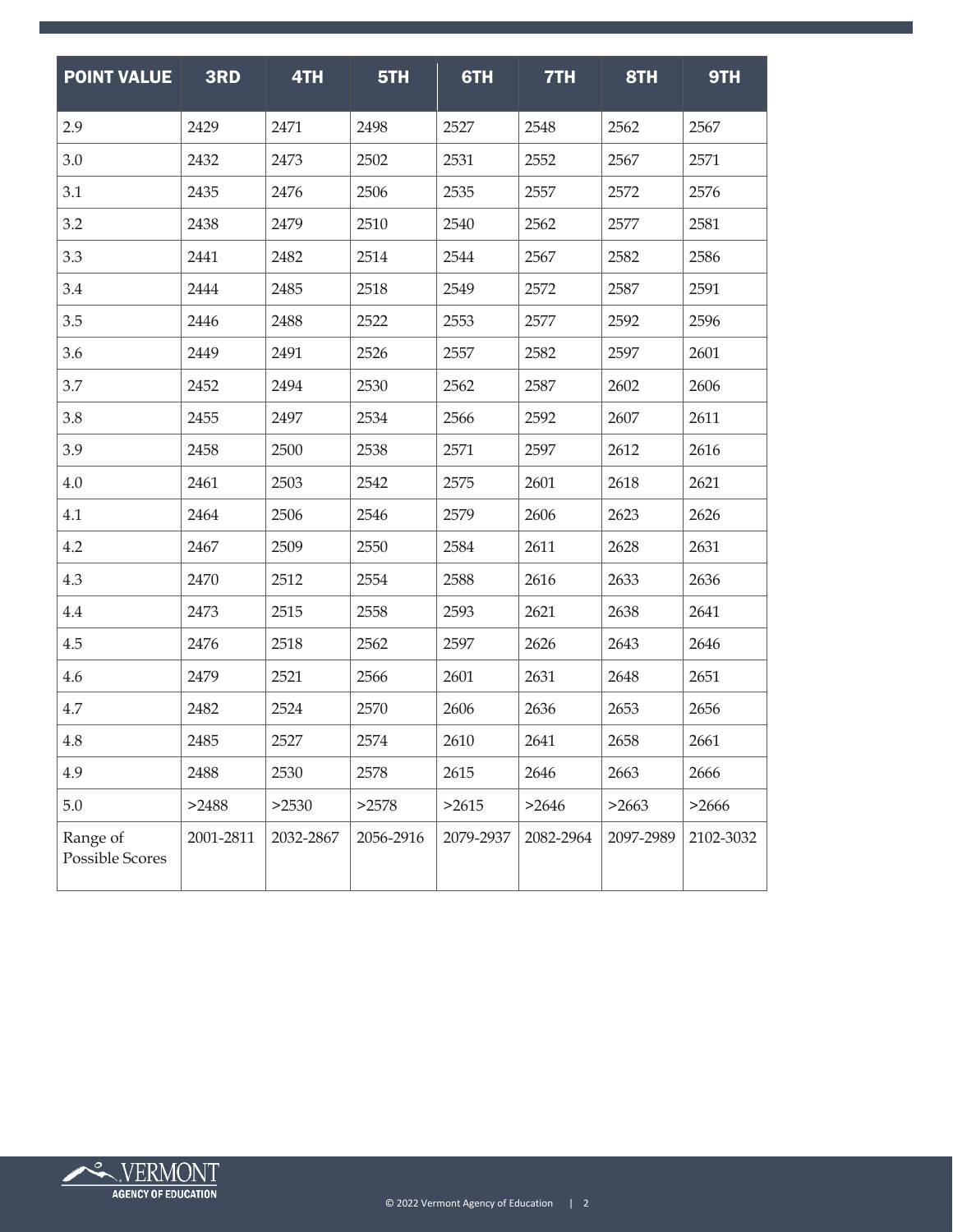#### **MATH**

Math is an indicator for the Academic Proficiency domain based on test scores from the Smarter Balanced assessment. The Smarter Balanced math assessment asks students to demonstrate and apply their knowledge and skills in areas such as critical thinking and problem solving.

The Annual Snapshot reports on scale scores which reflect student performance on the current school year. To standardize reporting on different data, the Annual Snapshot converts scale scores to a 5–point scale. The table below lists the point value conversion for Math assessment data to point values on the 5–point scale.

| <b>POINT VALUE 3RD</b> |        | 4TH    | 5TH    | 6TH    | 7TH    | 8TH    | 9TH    |
|------------------------|--------|--------|--------|--------|--------|--------|--------|
| 1.0                    | < 2378 | $2407$ | $2451$ | $2472$ | $2485$ | < 2504 | $2517$ |
| 1.1                    | 2381   | 2411   | 2455   | 2476   | 2489   | 2508   | 2521   |
| 1.2                    | 2384   | 2415   | 2459   | 2480   | 2493   | 2512   | 2525   |
| 1.3                    | 2387   | 2419   | 2463   | 2484   | 2497   | 2516   | 2530   |
| 1.4                    | 2390   | 2423   | 2467   | 2488   | 2501   | 2520   | 2534   |
| 1.5                    | 2393   | 2427   | 2471   | 2492   | 2505   | 2524   | 2538   |
| 1.6                    | 2396   | 2431   | 2475   | 2496   | 2509   | 2528   | 2542   |
| 1.7                    | 2399   | 2435   | 2479   | 2500   | 2513   | 2532   | 2546   |
| 1.8                    | 2402   | 2439   | 2483   | 2504   | 2517   | 2536   | 2551   |
| 1.9                    | 2405   | 2443   | 2487   | 2508   | 2521   | 2540   | 2555   |
| 2.0                    | 2408   | 2447   | 2491   | 2512   | 2525   | 2544   | 2559   |
| 2.1                    | 2411   | 2451   | 2495   | 2516   | 2529   | 2548   | 2563   |
| 2.2                    | 2414   | 2455   | 2498   | 2520   | 2533   | 2552   | 2567   |
| 2.3                    | 2416   | 2458   | 2502   | 2524   | 2538   | 2557   | 2572   |
| 2.4                    | 2419   | 2462   | 2506   | 2528   | 2542   | 2561   | 2576   |
| 2.5                    | 2422   | 2466   | 2510   | 2532   | 2546   | 2565   | 2580   |
| 2.6                    | 2425   | 2470   | 2513   | 2536   | 2550   | 2569   | 2584   |
| 2.7                    | 2428   | 2474   | 2517   | 2540   | 2554   | 2573   | 2588   |
| 2.8                    | 2430   | 2477   | 2521   | 2544   | 2559   | 2578   | 2593   |
| 2.9                    | 2433   | 2481   | 2524   | 2548   | 2563   | 2582   | 2597   |
| 3.0                    | 2436   | 2485   | 2528   | 2552   | 2567   | 2586   | 2601   |
| 3.1                    | 2439   | 2488   | 2531   | 2555   | 2570   | 2589   | 2605   |

#### Math Scale Scores

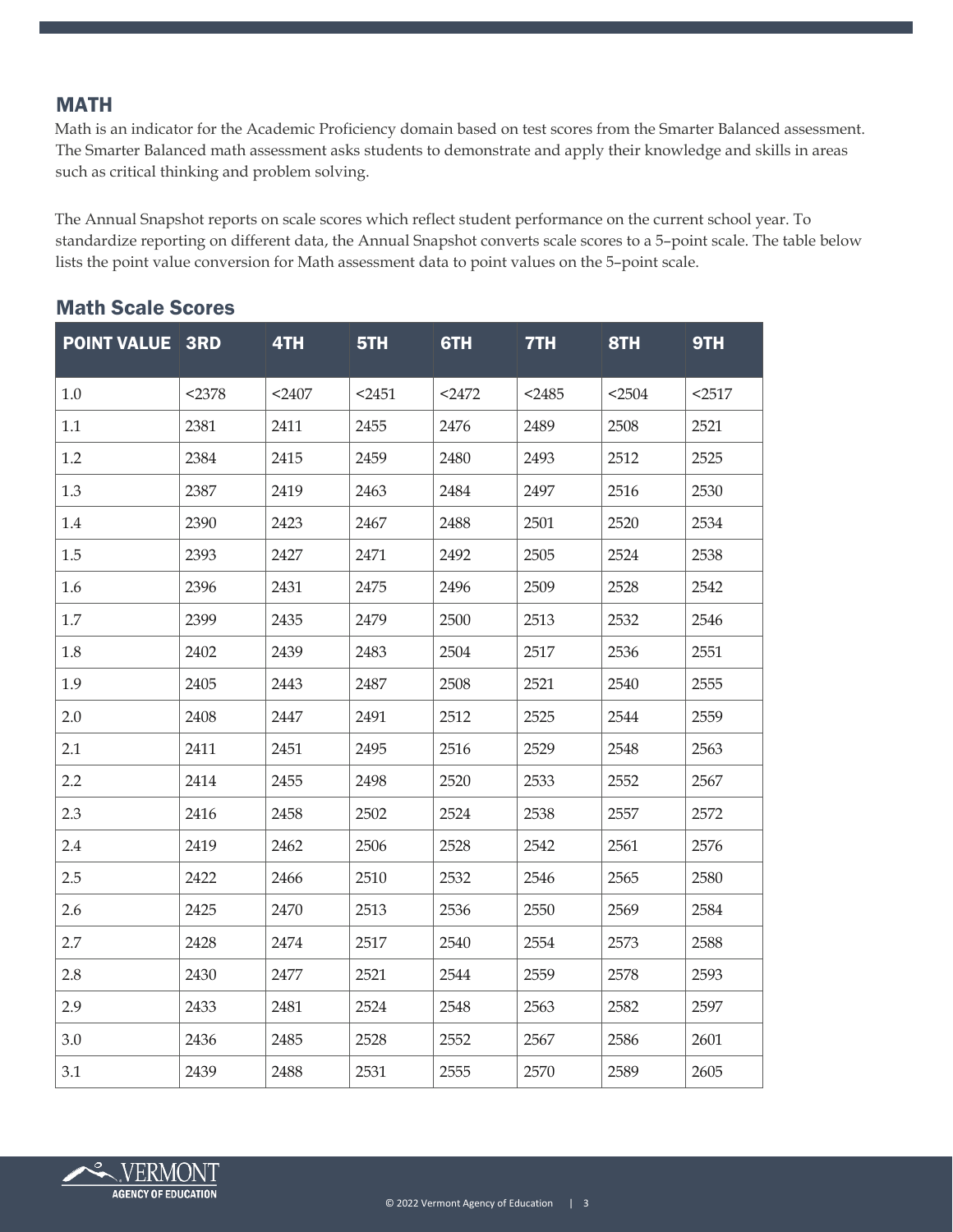| <b>POINT VALUE 3RD</b>             |           | 4TH       | 5TH       | 6TH       | 7TH       | 8TH       | 9TH           |
|------------------------------------|-----------|-----------|-----------|-----------|-----------|-----------|---------------|
| 3.2                                | 2443      | 2491      | 2533      | 2558      | 2574      | 2593      | 2608          |
| 3.3                                | 2446      | 2495      | 2536      | 2561      | 2577      | 2596      | 2612          |
| 3.4                                | 2449      | 2498      | 2538      | 2564      | 2581      | 2600      | 2616          |
| 3.5                                | 2453      | 2501      | 2541      | 2567      | 2584      | 2603      | 2620          |
| 3.6                                | 2456      | 2504      | 2544      | 2570      | 2587      | 2606      | 2623          |
| 3.7                                | 2459      | 2507      | 2546      | 2573      | 2591      | 2610      | 2627          |
| 3.8                                | 2462      | 2511      | 2549      | 2576      | 2594      | 2613      | 2631          |
| 3.9                                | 2466      | 2514      | 2551      | 2579      | 2598      | 2617      | 2634          |
| 4.0                                | 2469      | 2517      | 2554      | 2581      | 2601      | 2620      | 2638          |
| 4.1                                | 2472      | 2520      | 2557      | 2584      | 2604      | 2623      | 2642          |
| 4.2                                | 2476      | 2523      | 2559      | 2587      | 2608      | 2627      | 2645          |
| 4.3                                | 2479      | 2527      | 2562      | 2590      | 2611      | 2630      | 2649          |
| 4.4                                | 2482      | 2530      | 2564      | 2593      | 2615      | 2634      | 2653          |
| 4.5                                | 2486      | 2533      | 2567      | 2596      | 2618      | 2637      | 2657          |
| 4.6                                | 2489      | 2536      | 2570      | 2599      | 2621      | 2640      | 2660          |
| 4.7                                | 2492      | 2539      | 2572      | 2602      | 2625      | 2644      | 2664          |
| 4.8                                | 2495      | 2543      | 2575      | 2605      | 2628      | 2647      | 2668          |
| 4.9                                | 2499      | 2546      | 2577      | 2608      | 2632      | 2651      | 2671          |
| 5.0                                | >2499     | >2546     | >2577     | >2608     | >2632     | >2651     | >2671         |
| Range of<br><b>Possible Scores</b> | 2071-2762 | 2090-2834 | 2095-2891 | 2103-2911 | 2108-2964 | 2113-2993 | 2118-<br>3085 |

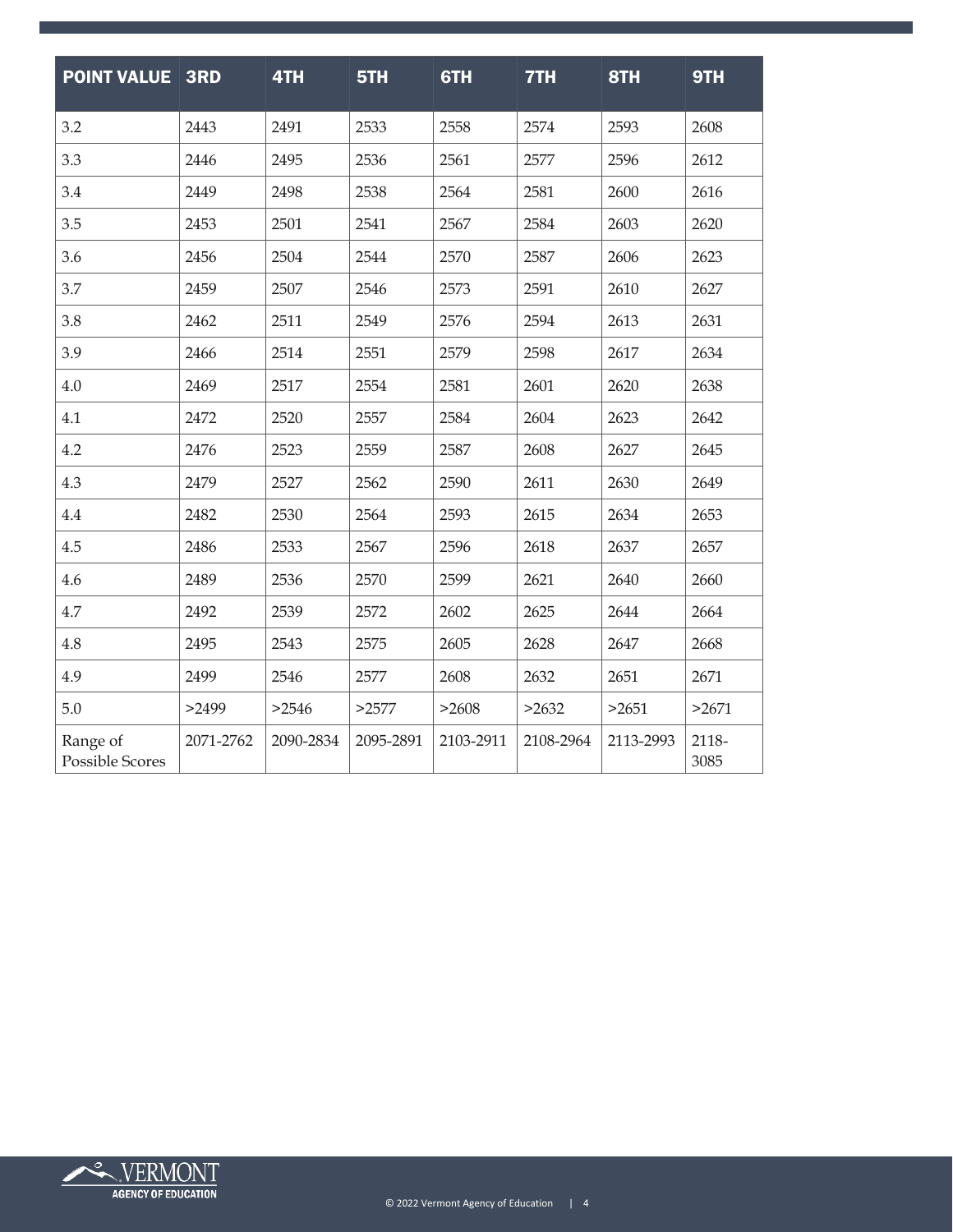# **SCIENCE**

Science is an indicator for the Academic Proficiency domain based on test scores from the Vermont Science Assessment (VTSA). VTSA is fully aligned with the Next Generation Science Standards (NGSS), the academic content standards that Vermont adopted in 2013. This computer-based assessment is administered each spring in grades 5, 8, and 11 for all publicly funded students. The scale score is converted to a point value to standardize reporting on the Annual Snapshot. The table below lists the point value conversion for the VTSA assessment data to point values on the 5–point scale. Note that grey cells represent point values that do not have a corresponding scale score.

## Science Scale Scores

| <b>POINT VALUE</b> | 5TH     | 8TH      | <b>11TH</b> |
|--------------------|---------|----------|-------------|
| $1.0\,$            | $ <$ 43 | 44       | $<\!\!45$   |
| $1.1\,$            | 43      | $\bf 44$ | $45\,$      |
| $1.2\,$            | 44      | $45\,$   |             |
| $1.3\,$            |         |          | $46\,$      |
| $1.4\,$            | 45      | $46\,$   |             |
| $1.5\,$            |         |          | $47\,$      |
| $1.6\,$            | 46      | $47\,$   |             |
| $1.7\,$            |         |          | $48\,$      |
| $1.8\,$            | 47      | $48\,$   |             |
| 1.9                |         |          |             |
| 2.0                | 48      | 49       | 49          |
| 2.1                | 49      |          |             |
| 2.2                |         | 50       | 50          |
| 2.3                | 50      |          |             |
| $2.4\,$            |         | $51\,$   | 51          |
| $2.5\,$            | 51      |          |             |
| $2.6\,$            | 52      | 52       |             |
| 2.7                |         |          | 52          |
| $2.8\,$            | 53      | 53       |             |
| 2.9                |         |          |             |
| $3.0\,$            | 54      | $54\,$   | 53          |
| 3.1                | 55      | 55       | 54          |
| 3.2                |         | 56       | 55          |

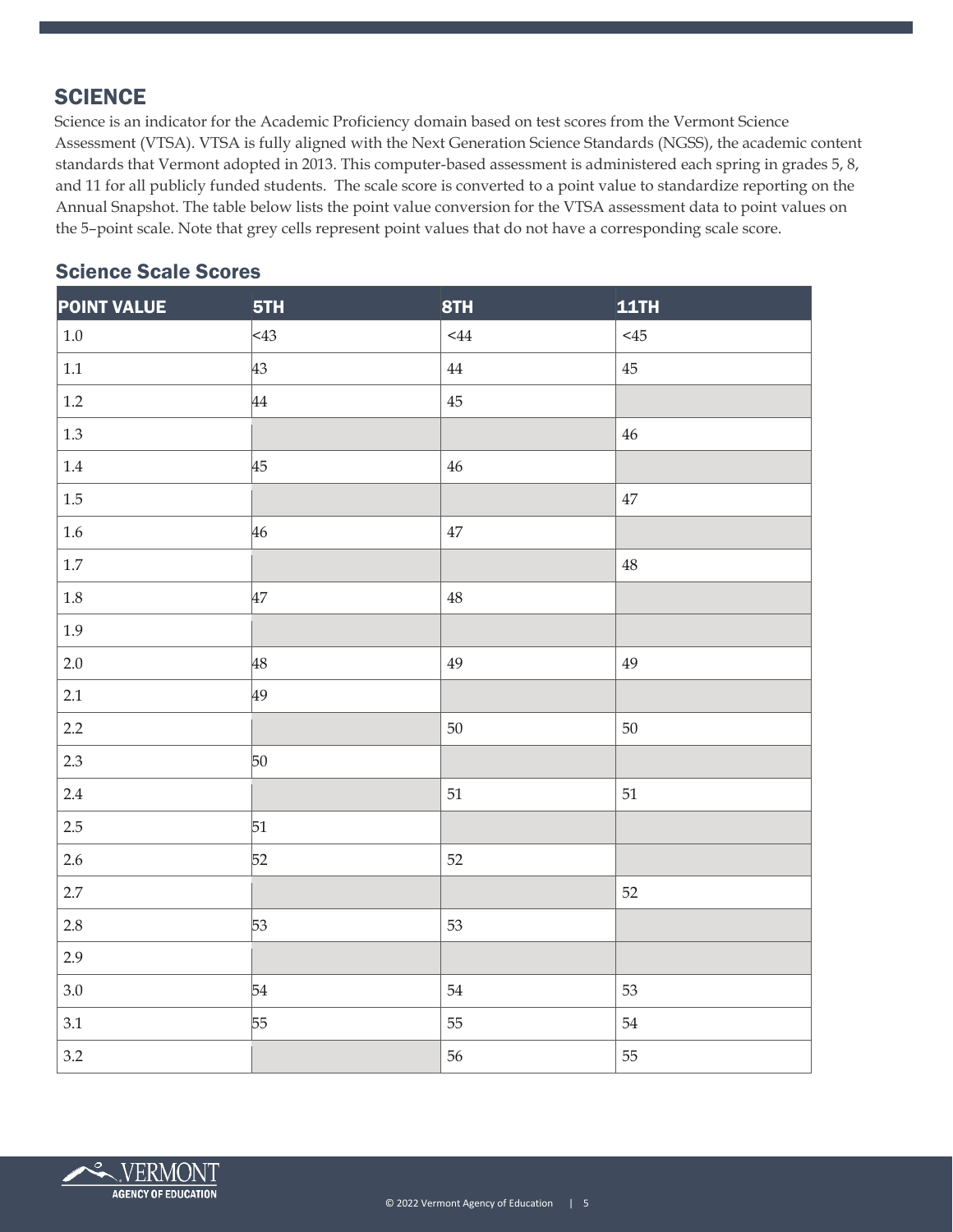| <b>POINT VALUE</b>          | 5TH       | 8TH       | <b>11TH</b> |
|-----------------------------|-----------|-----------|-------------|
| $3.3\phantom{0}$            | 56        |           | 56          |
| 3.4                         |           | 57        | 57          |
| 3.5                         | 57        | 58        | 59          |
| 3.6                         | 58        | 59        | 60          |
| 3.7                         |           | 60        | 61          |
| 3.8                         | 59        |           | 62          |
| 3.9                         |           | 61        | 63          |
| 4.0                         | 60        | 62        | 64          |
| 4.1                         | 61        | 63        | 65          |
| 4.2                         |           | 64        | 67          |
| 4.3                         | 62        | 65        | 68          |
| $4.4\,$                     | 63        |           | 69          |
| $4.5\,$                     |           | 66        | $71\,$      |
| $4.6\,$                     | 64        | 67        | 72          |
| 4.7                         | 65        | 68        | $73\,$      |
| $4.8\,$                     |           | 69        | $74\,$      |
| 4.9                         | 66        | $70\,$    | $76\,$      |
| $5.0\,$                     | $>66$     | >70       | $>76$       |
| Range of<br>Possible Scores | $0 - 100$ | $0 - 100$ | $0 - 100$   |

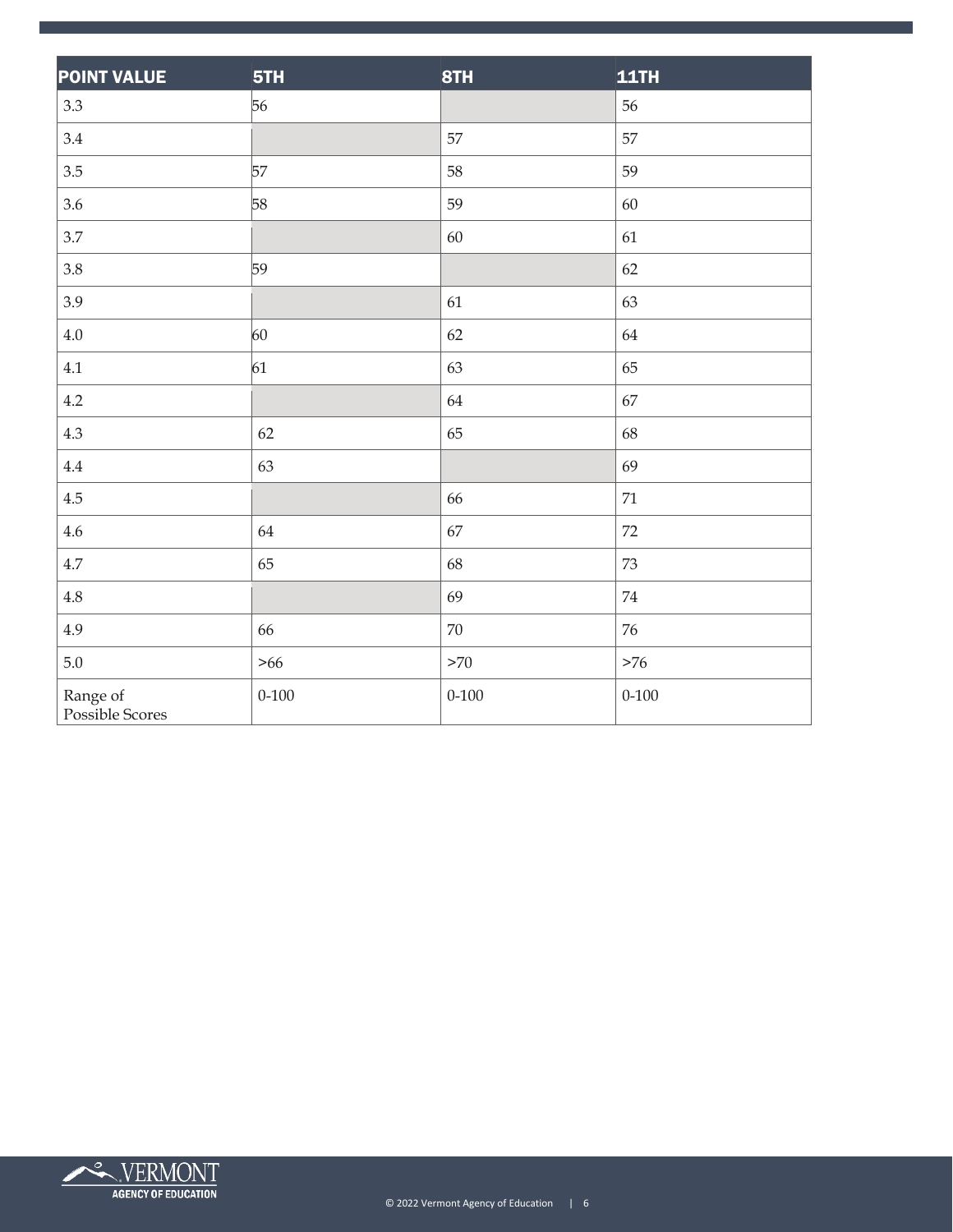#### ENGLISH LANGUAGE PROFICIENCY

Annual progress toward English proficiency is an indicator for the Academic Proficiency domain. ACCESS for English Language Learners (ACCESS) is an assessment that measures students' academic English language in four language domains: listening, speaking, reading and writing. Vermont uses the online format of ACCESS for Grades 1–12. Students' ACCESS scores reflect proficiency levels ranging from Level 1 (Entering) to Level 6 (Reaching). The scores reported below represent the percentage of students making annual progress toward English proficiency. This percentage is converted to a point value for reporting on the Annual Snapshot. The table below lists the point value conversion for the ACCESS assessment data to point values on the 5–point scale.

| <b>POINT VALUE</b> | % ENGLISH<br><b>LEARNERS</b> |
|--------------------|------------------------------|
| 1.0                | $36$                         |
| 1.1                | 36                           |
| 1.2                | 37                           |
| 1.3                | 38                           |
| 1.4                | 39                           |
| 1.5                | 40                           |
| 1.6                | 41                           |
| 1.7                | 42                           |
| 1.8                | 43                           |
| 1.9                | 44                           |
| 2.0                | 45                           |
| 2.1                | 47                           |
| 2.2                | 48                           |
| 2.3                | 50                           |
| 2.4                | 51                           |
| 2.5                | 53                           |
| 2.6                | 54                           |
| 2.7                | 56                           |
| 2.8                | 57                           |
| 2.9                | 59                           |
| 3.0                | 60                           |
| 3.1                | 62                           |
| 3.2                | 63                           |

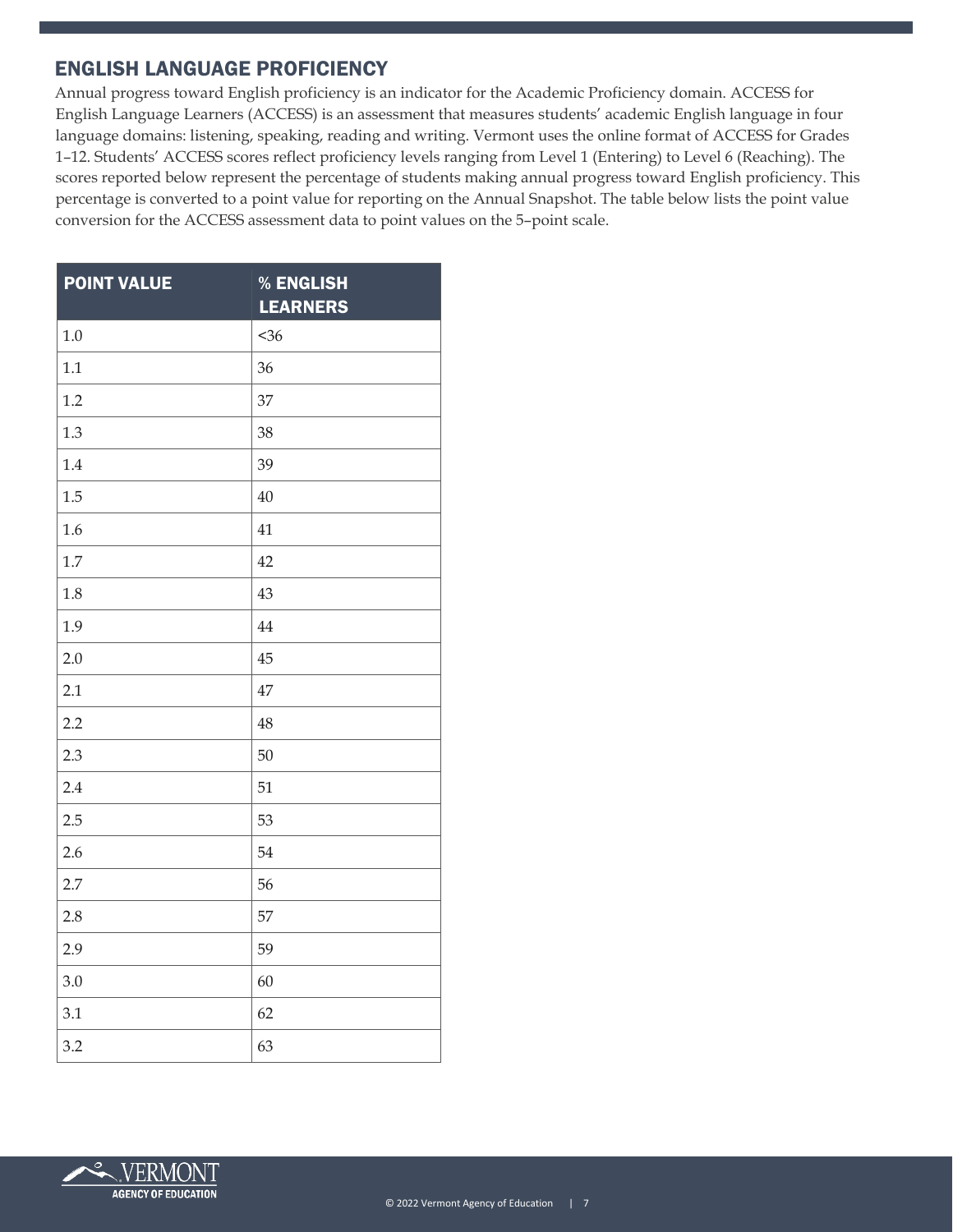| <b>POINT VALUE</b>       | % ENGLISH<br><b>LEARNERS</b> |
|--------------------------|------------------------------|
| 3.3                      | 65                           |
| 3.4                      | 66                           |
| 3.5                      | 68                           |
| 3.6                      | 69                           |
| 3.7                      | 71                           |
| 3.8                      | 72                           |
| 3.9                      | 74                           |
| 4.0                      | 76                           |
| 4.1                      | 78                           |
| 4.2                      | 81                           |
| 4.3                      | 83                           |
| 4.4                      | 86                           |
| 4.5                      | 88                           |
| 4.6                      | 90                           |
| 4.7                      | 93                           |
| 4.8                      | 95                           |
| 4.9                      | 98                           |
| 5.0                      | 100                          |
| Range of Possible Scores | $0 - 100$                    |

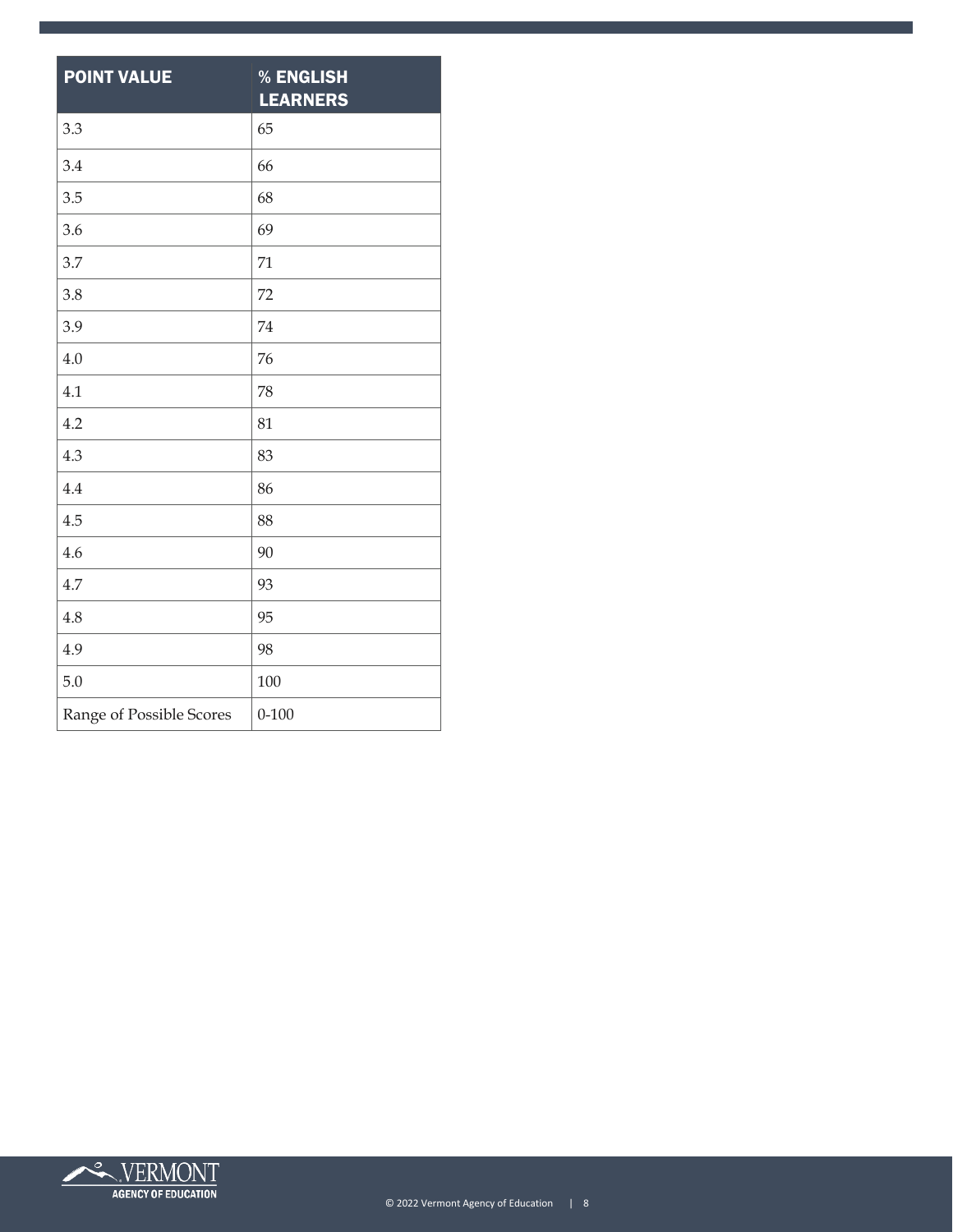#### GRADUATION RATES

Both 4- and 6-year graduation rates (percentage of students graduating in four or six years) are indicators for the Academic Proficiency domain. The table below lists the point value conversion to a 5–point scale for the Annual Snapshot.

| <b>POINT VALUE</b> | <b>4-YEAR COHORT</b><br>RATE (%) | <b>6-YEAR COHORT</b><br>RATE (%) |
|--------------------|----------------------------------|----------------------------------|
| $1.0\,$            | < 58.0                           | 58.0                             |
| $1.1\,$            | 58.0                             | 58.0                             |
| $1.2\,$            | 59.0                             | 59.0                             |
| 1.3                | 60.0                             | 60.0                             |
| $1.4\,$            | 61.0                             | 61.0                             |
| 1.5                | 62.0                             | 62.0                             |
| 1.6                | 63.0                             | 63.0                             |
| $1.7\,$            | 64.0                             | 64.0                             |
| 1.8                | 65.0                             | 65.0                             |
| 1.9                | 66.0                             | 66.0                             |
| 2.0                | 67.0                             | 67.0                             |
| 2.1                | 68.0                             | 68.0                             |
| 2.2                | 69.0                             | 69.0                             |
| 2.3                | 71.0                             | 71.0                             |
| 2.4                | 72.0                             | 72.0                             |
| 2.5                | 73.0                             | 73.0                             |
| 2.6                | 75.0                             | 75.0                             |
| 2.7                | 76.0                             | 76.0                             |
| 2.8                | 77.0                             | 77.0                             |
| 2.9                | 78.0                             | 78.0                             |
| 3.0                | $80.0\,$                         | $80.0\,$                         |
| 3.1                | 82.0                             | 82.0                             |
| 3.2                | 83.0                             | 83.0                             |
| 3.3                | 85.0                             | 85.0                             |
| 3.4                | 86.0                             | 86.0                             |
| 3.5                | 88.0                             | 88.0                             |

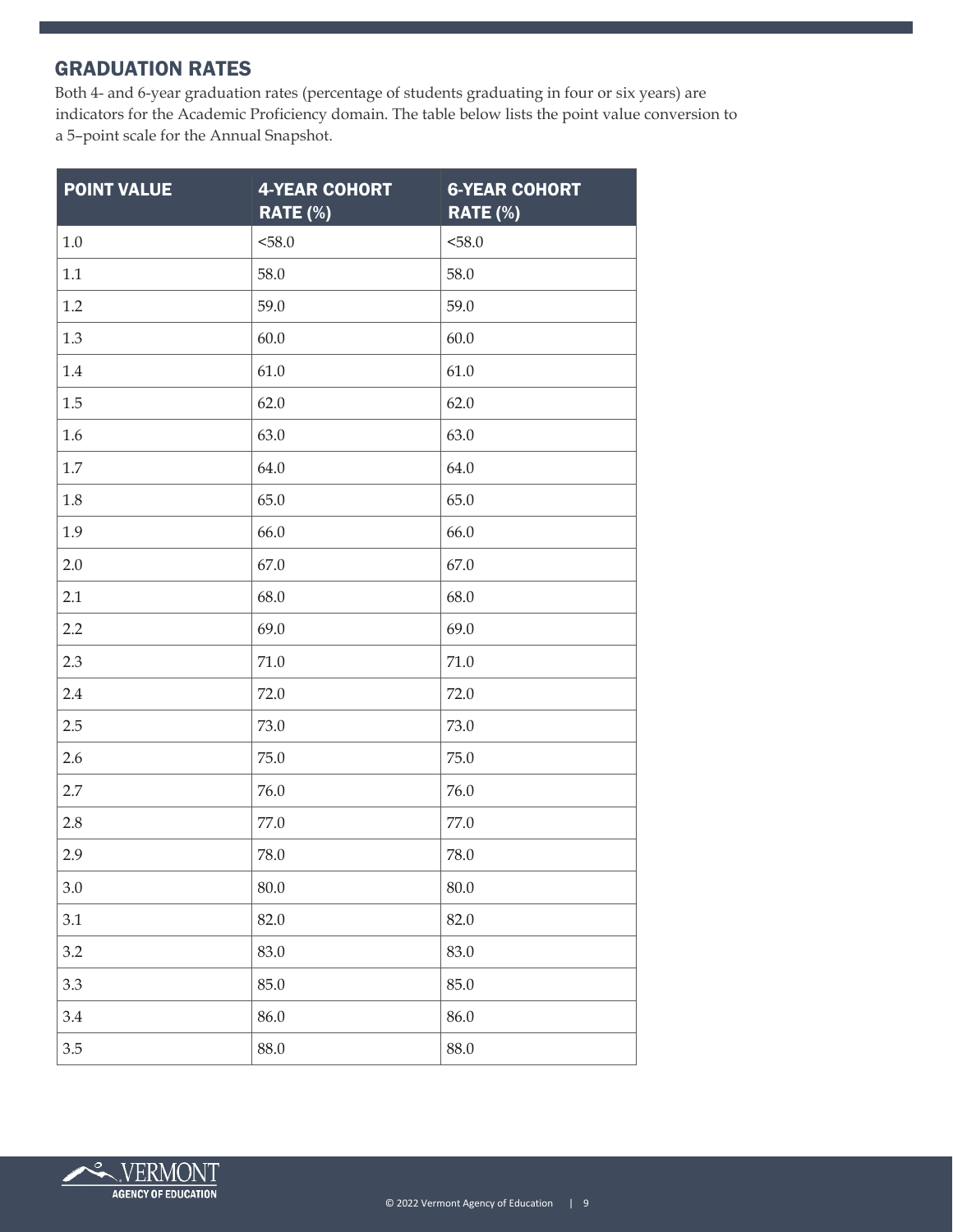| <b>POINT VALUE</b>       | <b>4-YEAR COHORT</b><br><b>RATE (%)</b> | <b>6-YEAR COHORT</b><br><b>RATE (%)</b> |
|--------------------------|-----------------------------------------|-----------------------------------------|
| 3.6                      | 89.0                                    | 89.0                                    |
| 3.7                      | 91.0                                    | 91.0                                    |
| 3.8                      | 92.0                                    | 92.0                                    |
| 3.9                      | 94.0                                    | 94.0                                    |
| 4.0                      | 95.0                                    | 95.0                                    |
| 4.1                      | 95.5                                    | 95.5                                    |
| 4.2                      | 96.0                                    | 96.0                                    |
| 4.3                      | 96.5                                    | 96.5                                    |
| 4.4                      | 97.0                                    | 97.0                                    |
| 4.5                      | 97.5                                    | 97.5                                    |
| 4.6                      | 98.0                                    | 98.0                                    |
| 4.7                      | 98.5                                    | 98.5                                    |
| 4.8                      | 99.0                                    | 99.0                                    |
| 4.9                      | 99.5                                    | 99.5                                    |
| $5.0\,$                  | 100.0                                   | 100.0                                   |
| Range of Possible Scores | $0 - 100$                               | $0 - 100$                               |

#### COLLEGE/CAREER-READINESS ASSESSMENTS

The CCR Assessments indicator gauges the percentage of students who have demonstrated proficiency on at least one measure of career/college readiness by the end of 12th grade. Consistent with Act 77 and the Education Quality Standards, a student can demonstrate proficiency in a number of flexible manners, including achieving a predetermined score on a CCR assessment, receiving at least a "C" in a college course or earning an approved Industry Recognized Credential (IRC) through a Career Technology Center. The table below lists the point value conversion to a 5–point scale for the Annual Snapshot.

# COLLEGE/CAREER-READY OUTCOMES WITHIN 16 MONTHS OF GRADUATION

The CCR Post-graduation Outcomes indicator gauges how many graduates are pursuing college/career opportunities within 16 months after graduation. A student can demonstrate their readiness by being enrolled in college, pursuing post-secondary training, being active duty in the military, or being employed in accordance with the Bureau of Labor Statistics definition of employment. The table below lists the point value conversion to a 5–point scale for the Annual Snapshot.

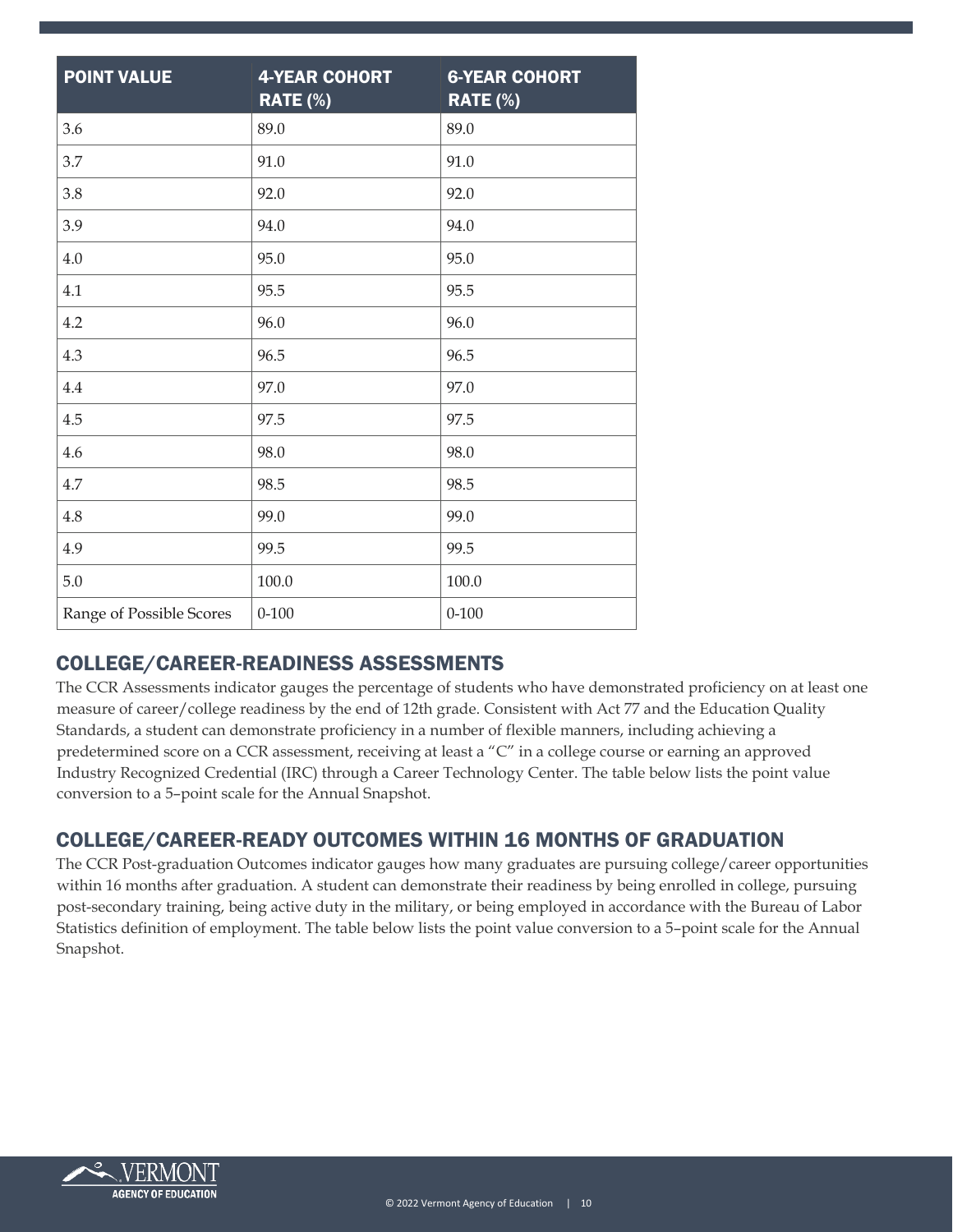# College/Career-Readiness (applies to both Assessments & Outcomes)

| <b>POINT VALUE</b> | SCORE (%) |
|--------------------|-----------|
| 1.0                | $<$ 30.00 |
| 1.1                | 31.67     |
| 1.2                | 33.33     |
| 1.3                | 35.00     |
| 1.4                | 36.67     |
| 1.5                | 38.33     |
| 1.6                | 40.00     |
| 1.7                | 41.67     |
| 1.8                | 43.33     |
| 1.9                | 45.00     |
| 2.0                | 46.67     |
| 2.1                | 48.33     |
| 2.2                | 50.00     |
| 2.3                | 51.67     |
| 2.4                | 53.33     |
| 2.5                | 55.00     |
| 2.6                | 56.67     |
| 2.7                | 58.33     |
| 2.8                | 60.00     |
| 2.9                | 61.78     |
| $3.0\,$            | 63.56     |
| 3.1                | 65.33     |
| 3.2                | 67.11     |
| 3.3                | 68.89     |
| 3.4                | 70.67     |
| 3.5                | 72.44     |
| 3.6                | 74.22     |
| 3.7                | 76.00     |
| 3.8                | 77.85     |
| 3.9                | 79.70     |

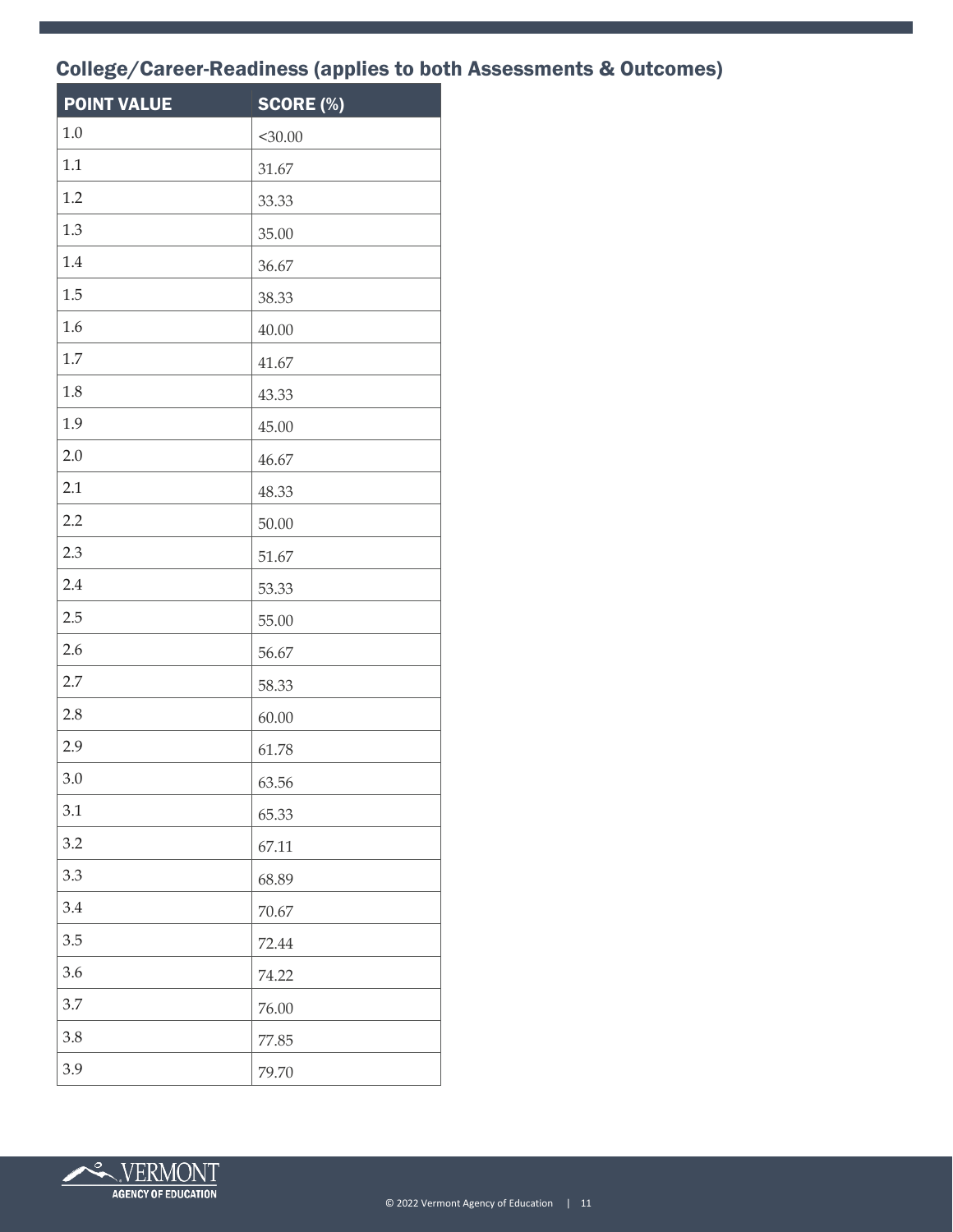| <b>POINT VALUE</b> | <b>SCORE (%)</b> |
|--------------------|------------------|
| 4.0                | 81.54            |
| 4.1                | 83.39            |
| 4.2                | 85.23            |
| 4.3                | 87.08            |
| 4.4                | 88.92            |
| 4.5                | 90.77            |
| 4.6                | 92.62            |
| 4.7                | 94.46            |
| 4.8                | 96.31            |
| 4.9                | 98.15            |
| 5.0                | 100.00           |

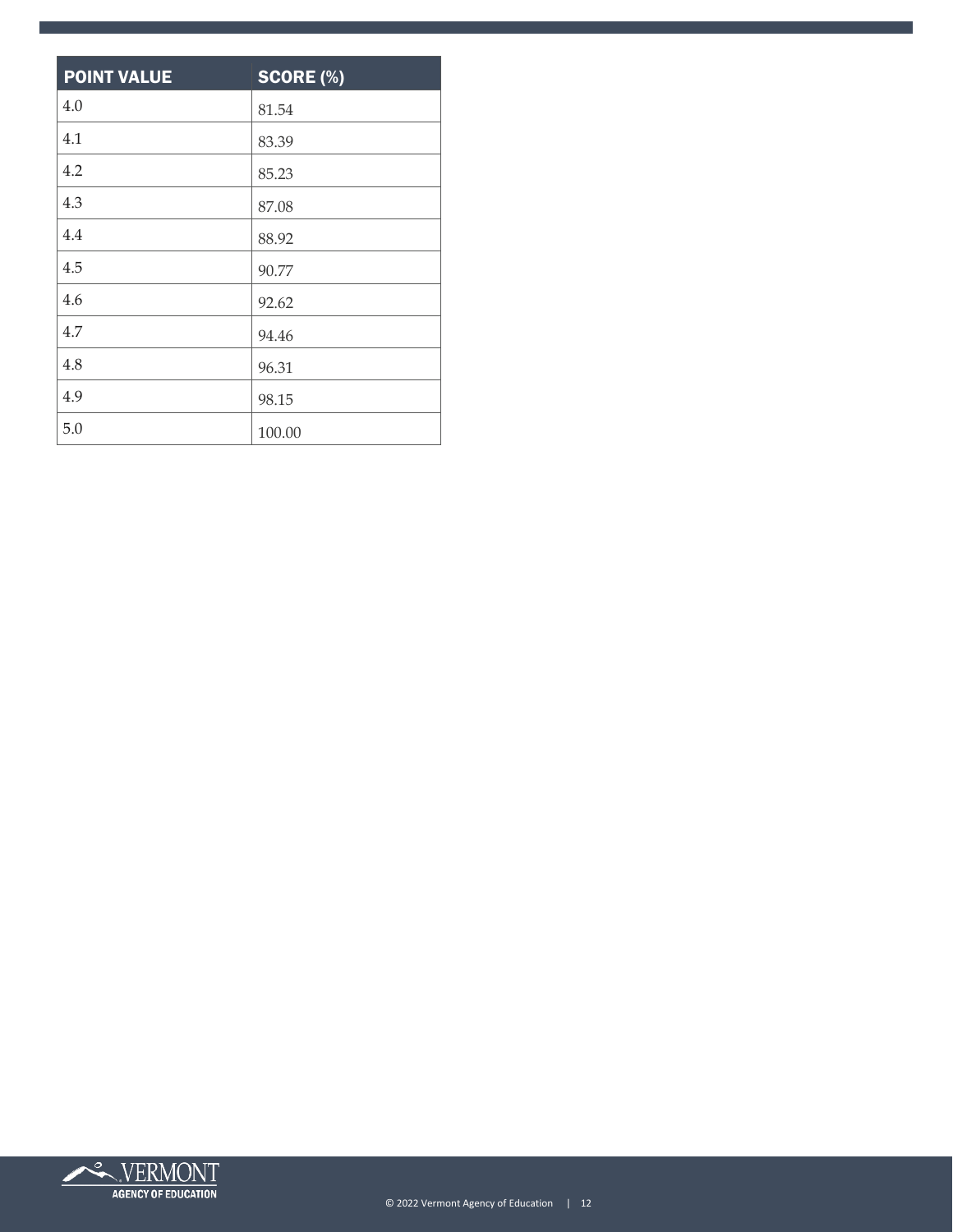#### STUDENT PARTICIPATION IN FLEXIBLE PATHWAYS

Act 77 and the Education Quality Standards identified that students must be provided the opportunity to learn through flexible and multiple pathways, one of the five essential attributes of personalized learning. This indicator reports the percentage of students who have participated in dual enrollment, career and technology education, early college, work-based learning, virtual learning, or expanded learning opportunities by the end of 12th grade. The table below lists the point value conversion to a 5–point scale for the Annual Snapshot.

| <b>POINT VALUE</b> | <b>PARTICIPATION</b><br>RATE (%) |
|--------------------|----------------------------------|
| 1.0                | < 58.0                           |
| 1.1                | 58.0                             |
| 1.2                | 59.0                             |
| 1.3                | 60.0                             |
| 1.4                | 61.0                             |
| 1.5                | 62.0                             |
| 1.6                | 63.0                             |
| 1.7                | 64.0                             |
| 1.8                | 65.0                             |
| 1.9                | 66.0                             |
| 2.0                | 67.0                             |
| 2.1                | 68.0                             |
| 2.2                | 69.0                             |
| 2.3                | 71.0                             |
| 2.4                | 72.0                             |
| 2.5                | 73.0                             |
| 2.6                | 75.0                             |
| 2.7                | 76.0                             |
| 2.8                | 77.0                             |
| 2.9                | 78.0                             |
| 3.0                | 80.0                             |
| 3.1                | 82.0                             |
| 3.2                | 83.0                             |
| 3.3                | 85.0                             |
| 3.4                | 86.0                             |

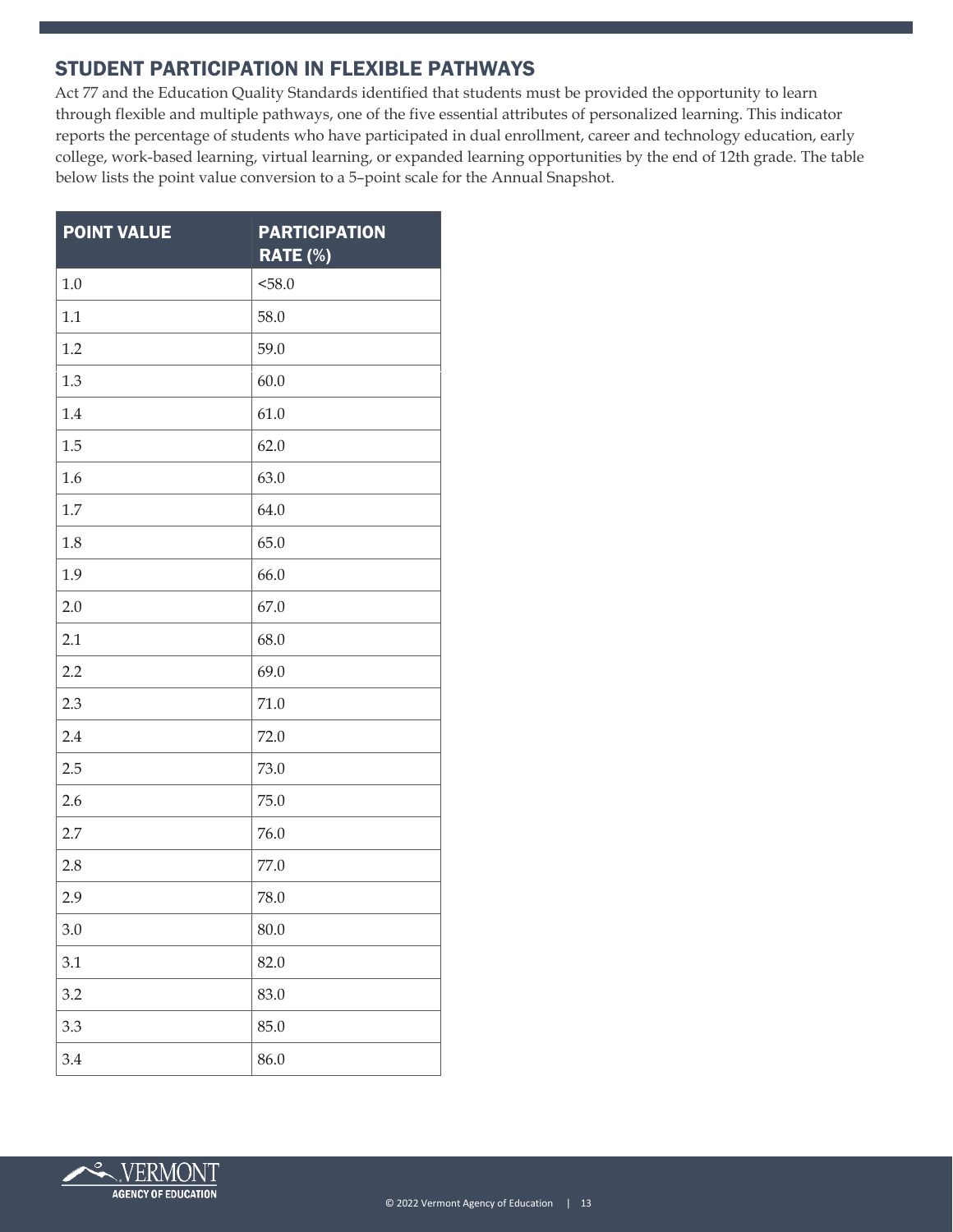| <b>POINT VALUE</b>       | <b>PARTICIPATION</b><br>RATE (%) |
|--------------------------|----------------------------------|
| 3.5                      | 88.0                             |
| 3.6                      | 89.0                             |
| 3.7                      | 91.0                             |
| 3.8                      | 92.0                             |
| 3.9                      | 94.0                             |
| 4.0                      | 95.0                             |
| 4.1                      | 95.5                             |
| 4.2                      | 96.0                             |
| 4.3                      | 96.5                             |
| 4.4                      | 97.0                             |
| 4.5                      | 97.5                             |
| 4.6                      | 98.0                             |
| 4.7                      | 98.5                             |
| 4.8                      | 99.0                             |
| 4.9                      | 99.5                             |
| 5.0                      | 100.0                            |
| Range of Possible Scores | $0 - 100$                        |

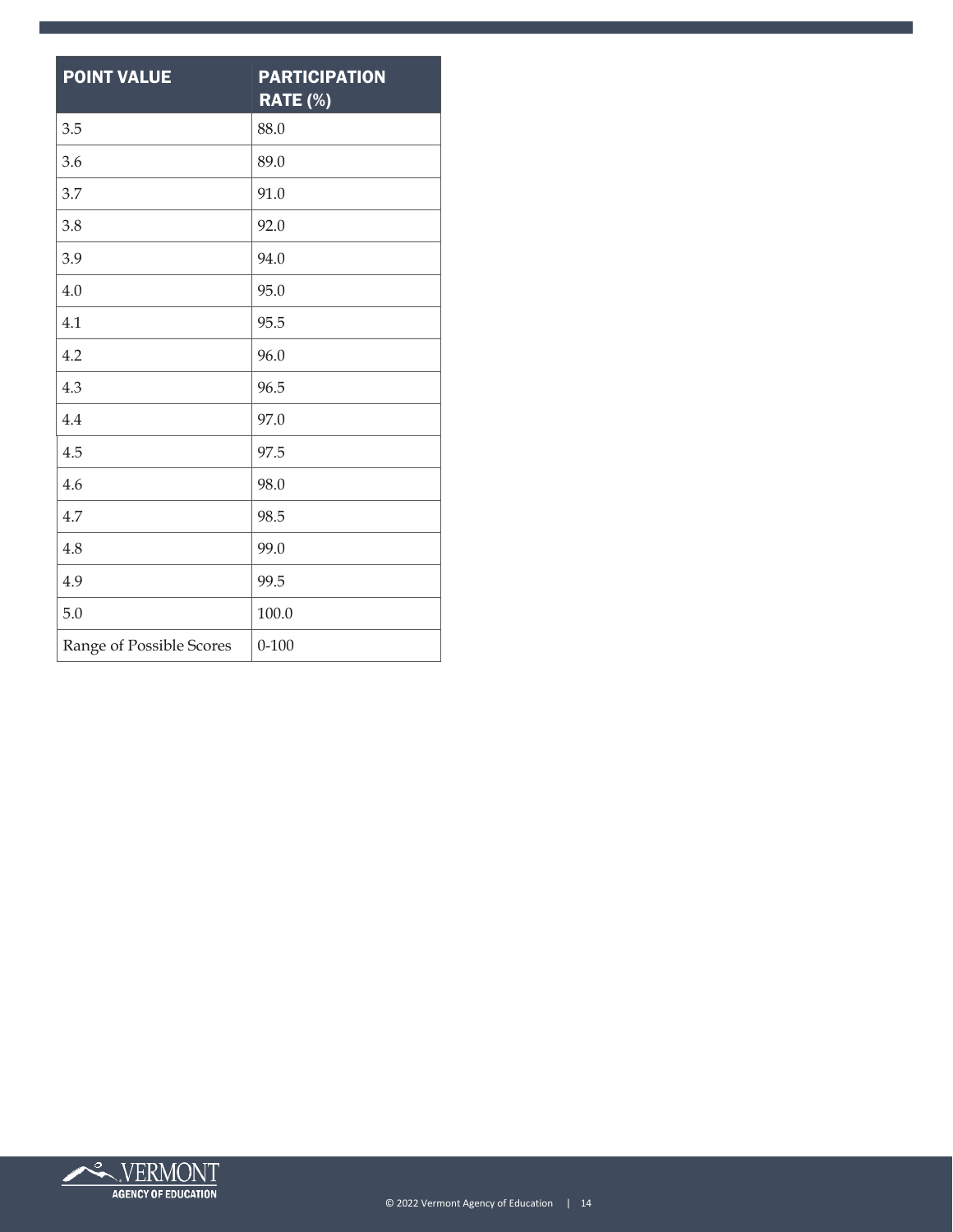#### SCHOOL OFFERINGS IN FLEXIBLE PATHWAYS

Act 77 and the Education Quality Standards identified that students must be provided the opportunity to learn through flexible and multiple pathways, one of the five essential attributes of personalized learning. This indicator reports how many of the following flexible pathways were available to students at a particular school or supervisory union/district in a given year: dual enrollment, career technical education, early college, work-based learning, virtual/blended learning, high school completion program, and expanded learning opportunities. The table below lists the point value conversion to a 5–point scale for the Annual Snapshot.

| <b>POINT VALUE</b>       | <b>PATHWAYS OFFERED</b> |
|--------------------------|-------------------------|
| 1.00                     | $\theta$                |
| 1.57                     | 1                       |
| 2.14                     | $\overline{2}$          |
| 2.71                     | 3                       |
| 3.29                     | 4                       |
| 3.86                     | 5                       |
| 4.43                     | 6                       |
| 5.00                     | 7                       |
| Range of Possible Scores | $0 - 7$                 |

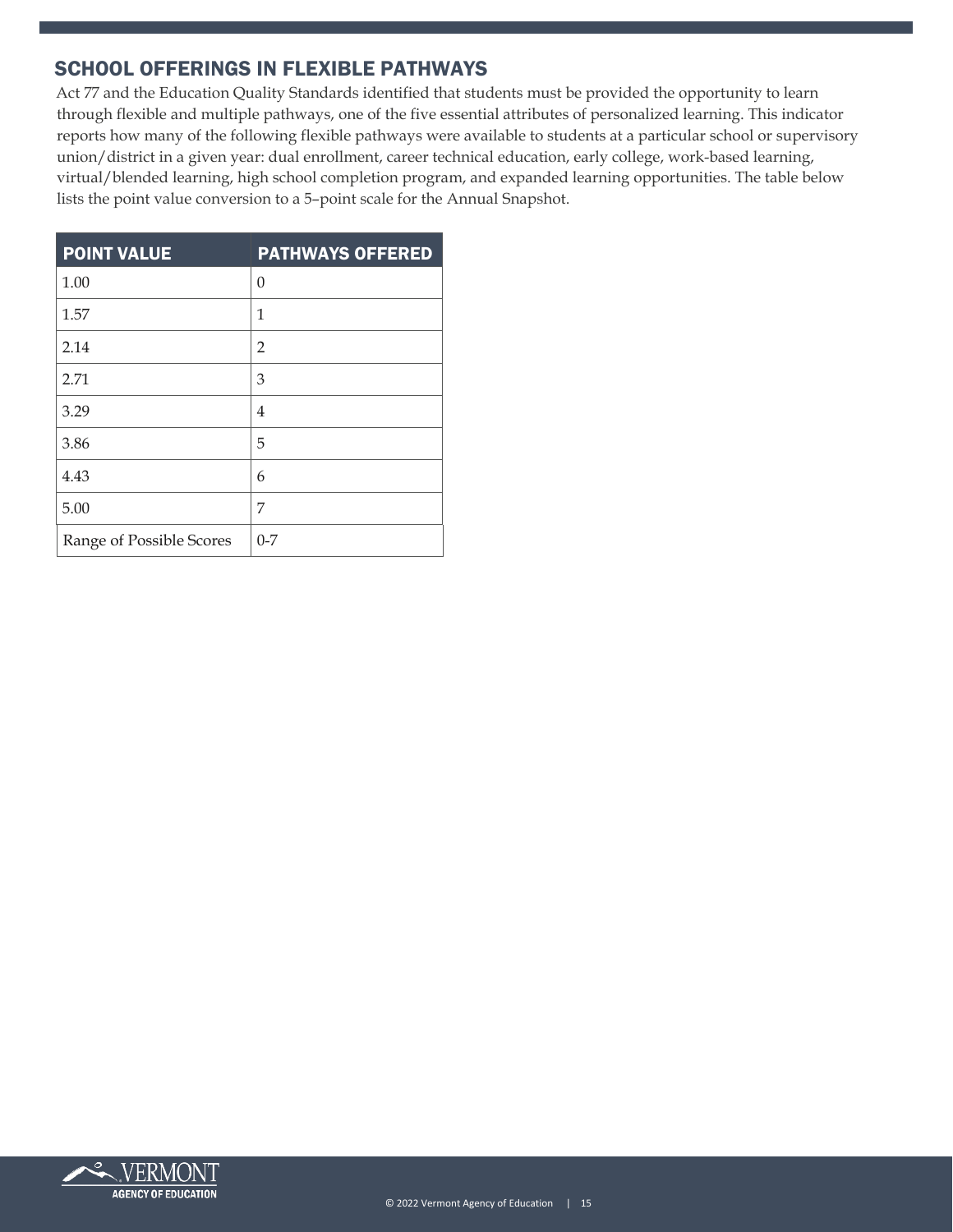#### DISCIPLINARY EXCLUSION

This indicator reflects the amount of school days missed as a result of out-of-school suspensions relative to the number of students enrolled during the school year selected. As exclusion rates fluctuate substantially according to grade level, a rate is calculated for each grade. A school or SU/ SD rate represents the rate of exclusion of all students served by the school or SU/SD of interest. The following the table shows the point value conversion to a 5–point scale for the Annual Snapshot.

| <b>POINT</b><br><b>VALUE</b> | <b>KG</b> | 1ST    | 2ND    | 3RD    | 4TH    | 5TH    | 6TH    | 7TH    | 8TH    | 9TH    | <b>10TH</b> | <b>11TH</b> | <b>12TH</b> |
|------------------------------|-----------|--------|--------|--------|--------|--------|--------|--------|--------|--------|-------------|-------------|-------------|
| 1.0                          | 0.3889    | 0.2979 | 0.4286 | 0.9091 | 0.6786 | 1.0000 | 0.6667 | 1.0375 | 0.6154 | 0.3667 | 0.2778      | 0.5625      | 0.2091      |
| 1.1                          | 0.3633    | 0.2838 | 0.3975 | 0.8282 | 0.6281 | 0.9138 | 0.6221 | 0.9504 | 0.5752 | 0.3430 | 0.2594      | 0.5200      | 0.1932      |
| 1.2                          | 0.3378    | 0.2697 | 0.3664 | 0.7473 | 0.5776 | 0.8276 | 0.5776 | 0.8633 | 0.5351 | 0.3194 | 0.2411      | 0.4776      | 0.1774      |
| 1.3                          | 0.3122    | 0.2557 | 0.3353 | 0.6664 | 0.5272 | 0.7414 | 0.5331 | 0.7763 | 0.4949 | 0.2957 | 0.2227      | 0.4351      | 0.1615      |
| 1.4                          | 0.2867    | 0.2416 | 0.3042 | 0.5855 | 0.4767 | 0.6552 | 0.4886 | 0.6892 | 0.4548 | 0.2721 | 0.2044      | 0.3927      | 0.1457      |
| 1.5                          | 0.2611    | 0.2275 | 0.2731 | 0.5045 | 0.4262 | 0.5690 | 0.4440 | 0.6021 | 0.4146 | 0.2484 | 0.1861      | 0.3502      | 0.1298      |
| 1.6                          | 0.2356    | 0.2134 | 0.2420 | 0.4236 | 0.3758 | 0.4828 | 0.3995 | 0.5150 | 0.3745 | 0.2248 | 0.1677      | 0.3078      | 0.1139      |
| 1.7                          | 0.2100    | 0.1994 | 0.2109 | 0.3427 | 0.3253 | 0.3966 | 0.3550 | 0.4279 | 0.3343 | 0.2012 | 0.1494      | 0.2653      | 0.0981      |
| $1.8\,$                      | 0.1844    | 0.1853 | 0.1798 | 0.2618 | 0.2748 | 0.3103 | 0.3105 | 0.3408 | 0.2942 | 0.1775 | 0.1310      | 0.2228      | 0.0822      |
| 1.9                          | 0.1589    | 0.1712 | 0.1487 | 0.1809 | 0.2244 | 0.2241 | 0.2660 | 0.2538 | 0.2540 | 0.1539 | 0.1127      | 0.1804      | 0.0664      |
| 2.0                          | 0.1333    | 0.1571 | 0.1176 | 0.1000 | 0.1739 | 0.1379 | 0.2214 | 0.1667 | 0.2139 | 0.1302 | 0.0943      | 0.1379      | 0.0505      |
| 2.1                          | 0.1265    | 0.1491 | 0.1106 | 0.0948 | 0.1622 | 0.1313 | 0.2082 | 0.1559 | 0.2052 | 0.1253 | 0.0901      | 0.1303      | 0.0483      |
| 2.2                          | 0.1197    | 0.1411 | 0.1035 | 0.0895 | 0.1505 | 0.1246 | 0.1949 | 0.1451 | 0.1965 | 0.1203 | 0.0858      | 0.1227      | 0.0461      |
| 2.3                          | 0.1129    | 0.1331 | 0.0965 | 0.0843 | 0.1387 | 0.1180 | 0.1817 | 0.1343 | 0.1879 | 0.1154 | 0.0816      | 0.1151      | 0.0439      |
| 2.4                          | 0.1061    | 0.1251 | 0.0894 | 0.0790 | 0.1270 | 0.1113 | 0.1684 | 0.1235 | 0.1792 | 0.1104 | 0.0773      | 0.1074      | 0.0417      |
| 2.5                          | 0.0993    | 0.1170 | 0.0824 | 0.0738 | 0.1153 | 0.1047 | 0.1552 | 0.1127 | 0.1706 | 0.1054 | 0.0730      | 0.0998      | 0.0395      |
| 2.6                          | 0.0925    | 0.1090 | 0.0753 | 0.0686 | 0.1035 | 0.0980 | 0.1419 | 0.1020 | 0.1619 | 0.1005 | 0.0688      | 0.0922      | 0.0373      |
| 2.7                          | 0.0857    | 0.1010 | 0.0682 | 0.0633 | 0.0918 | 0.0914 | 0.1287 | 0.0912 | 0.1532 | 0.0955 | 0.0645      | 0.0846      | 0.0352      |
| 2.8                          | 0.0788    | 0.0930 | 0.0612 | 0.0581 | 0.0801 | 0.0847 | 0.1154 | 0.0804 | 0.1446 | 0.0906 | 0.0602      | 0.0770      | 0.0330      |
| 2.9                          | 0.0720    | 0.0849 | 0.0541 | 0.0529 | 0.0683 | 0.0781 | 0.1021 | 0.0696 | 0.1359 | 0.0856 | 0.0560      | 0.0693      | 0.0308      |
| 3.0                          | 0.0652    | 0.0769 | 0.0471 | 0.0476 | 0.0566 | 0.0714 | 0.0889 | 0.0588 | 0.1273 | 0.0806 | 0.0517      | 0.0617      | 0.0286      |
| 3.1                          | 0.0610    | 0.0720 | 0.0447 | 0.0446 | 0.0530 | 0.0677 | 0.0839 | 0.0553 | 0.1179 | 0.0756 | 0.0484      | 0.0586      | 0.0266      |
| 3.2                          | 0.0569    | 0.0671 | 0.0424 | 0.0415 | 0.0494 | 0.0640 | 0.0790 | 0.0517 | 0.1086 | 0.0705 | 0.0451      | 0.0555      | 0.0246      |
| 3.3                          | 0.0527    | 0.0622 | 0.0401 | 0.0384 | 0.0459 | 0.0603 | 0.0741 | 0.0481 | 0.0992 | 0.0655 | 0.0417      | 0.0524      | 0.0227      |
| 3.4                          | 0.0485    | 0.0573 | 0.0378 | 0.0354 | 0.0423 | 0.0565 | 0.0691 | 0.0446 | 0.0898 | 0.0604 | 0.0384      | 0.0493      | 0.0207      |

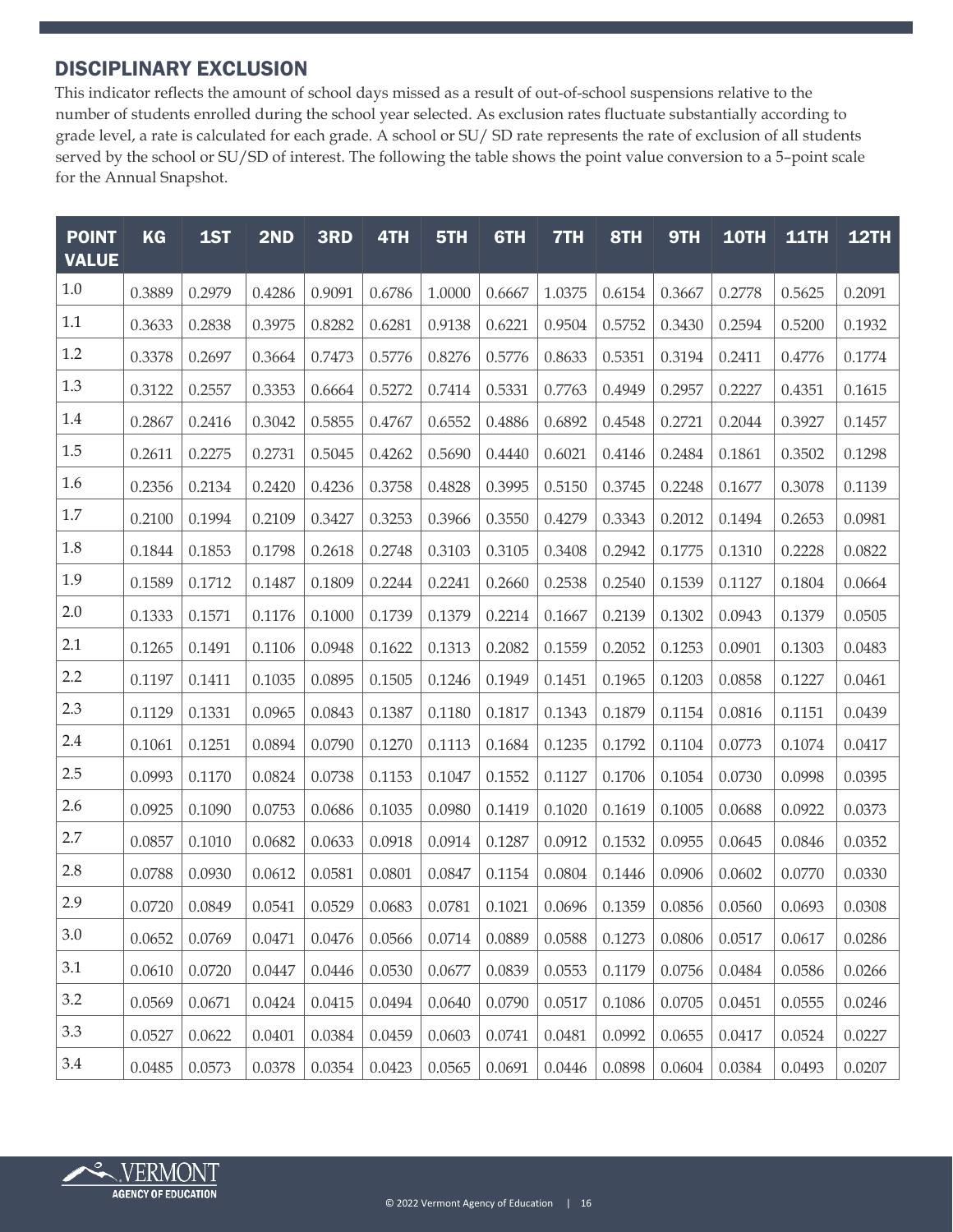| <b>POINT</b><br><b>VALUE</b> | <b>KG</b> | 1ST    | 2ND    | 3RD    | 4TH    | 5TH    | 6TH    | 7TH    | 8TH    | 9TH    | <b>10TH</b> | <b>11TH</b> | <b>12TH</b> |
|------------------------------|-----------|--------|--------|--------|--------|--------|--------|--------|--------|--------|-------------|-------------|-------------|
| 3.5                          | 0.0444    | 0.0524 | 0.0354 | 0.0323 | 0.0387 | 0.0528 | 0.0642 | 0.0410 | 0.0805 | 0.0553 | 0.0351      | 0.0462      | 0.0187      |
| 3.6                          | 0.0402    | 0.0474 | 0.0331 | 0.0292 | 0.0351 | 0.0491 | 0.0592 | 0.0374 | 0.0711 | 0.0503 | 0.0317      | 0.0431      | 0.0167      |
| 3.7                          | 0.0360    | 0.0425 | 0.0308 | 0.0262 | 0.0316 | 0.0454 | 0.0543 | 0.0339 | 0.0618 | 0.0452 | 0.0284      | 0.0400      | 0.0148      |
| 3.8                          | 0.0319    | 0.0376 | 0.0285 | 0.0231 | 0.0280 | 0.0416 | 0.0494 | 0.0303 | 0.0524 | 0.0401 | 0.0251      | 0.0369      | 0.0128      |
| 3.9                          | 0.0277    | 0.0327 | 0.0261 | 0.0200 | 0.0244 | 0.0379 | 0.0444 | 0.0267 | 0.0431 | 0.0351 | 0.0217      | 0.0338      | 0.0108      |
| 4.0                          | 0.0235    | 0.0278 | 0.0238 | 0.0169 | 0.0208 | 0.0342 | 0.0395 | 0.0232 | 0.0337 | 0.0300 | 0.0184      | 0.0307      | 0.0088      |
| 4.1                          | 0.0212    | 0.0250 | 0.0214 | 0.0153 | 0.0188 | 0.0308 | 0.0355 | 0.0209 | 0.0303 | 0.0270 | 0.0166      | 0.0276      | 0.0080      |
| 4.2                          | 0.0188    | 0.0222 | 0.0190 | 0.0136 | 0.0167 | 0.0274 | 0.0316 | 0.0185 | 0.0270 | 0.0240 | 0.0147      | 0.0245      | 0.0071      |
| 4.3                          | 0.0165    | 0.0194 | 0.0167 | 0.0119 | 0.0146 | 0.0239 | 0.0276 | 0.0162 | 0.0236 | 0.0210 | 0.0129      | 0.0215      | 0.0062      |
| 4.4                          | 0.0141    | 0.0167 | 0.0143 | 0.0102 | 0.0125 | 0.0205 | 0.0237 | 0.0139 | 0.0202 | 0.0180 | 0.0110      | 0.0184      | 0.0053      |
| 4.5                          | 0.0118    | 0.0139 | 0.0119 | 0.0085 | 0.0104 | 0.0171 | 0.0197 | 0.0116 | 0.0169 | 0.0150 | 0.0092      | 0.0153      | 0.0044      |
| 4.6                          | 0.0094    | 0.0111 | 0.0095 | 0.0068 | 0.0083 | 0.0137 | 0.0158 | 0.0093 | 0.0135 | 0.0120 | 0.0074      | 0.0123      | 0.0035      |
| 4.7                          | 0.0071    | 0.0083 | 0.0071 | 0.0051 | 0.0063 | 0.0103 | 0.0118 | 0.0070 | 0.0101 | 0.0090 | 0.0055      | 0.0092      | 0.0027      |
| 4.8                          | 0.0047    | 0.0056 | 0.0048 | 0.0034 | 0.0042 | 0.0068 | 0.0079 | 0.0046 | 0.0067 | 0.0060 | 0.0037      | 0.0061      | 0.0018      |
| 4.9                          | 0.0024    | 0.0028 | 0.0024 | 0.0017 | 0.0021 | 0.0034 | 0.0039 | 0.0023 | 0.0034 | 0.0030 | 0.0018      | 0.0031      | 0.0009      |
| 5.0                          | 0.0000    | 0.0000 | 0.0000 | 0.0000 | 0.0000 | 0.0000 | 0.0000 | 0.0000 | 0.0000 | 0.0000 | 0.0000      | 0.0000      | 0.0000      |

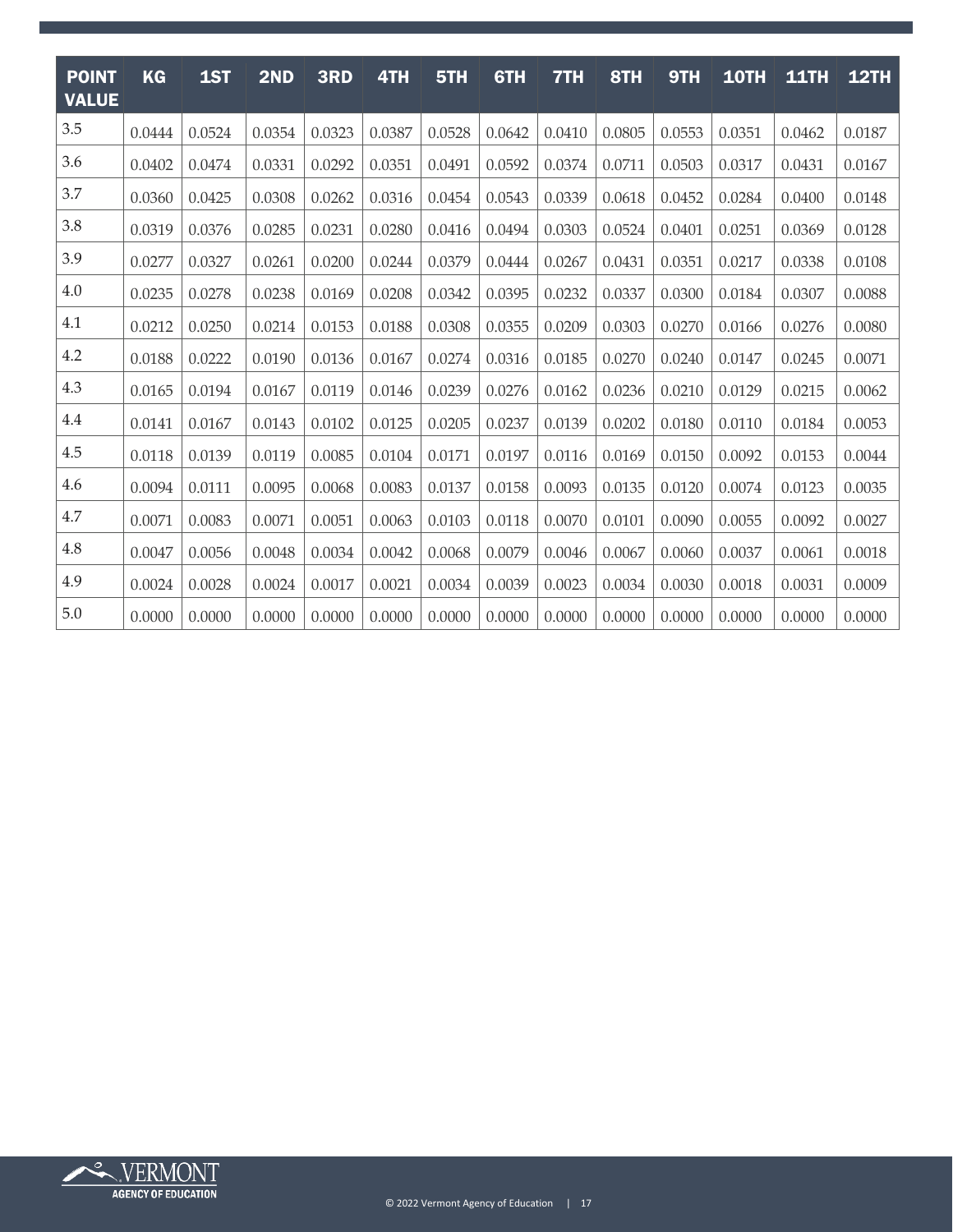#### PROPERLY LICENSED TEACHERS

The Properly Licensed Educators indicator reports the percentage of educators working in a district in a given year who hold a Level I, Level II, or Retired Vermont license in the endorsement area at the instruction level at which he or she is teaching. The table below lists the point value conversion to a 5–point scale for the Annual Snapshot.

| <b>POINT VALUE</b> | % LICENSED |
|--------------------|------------|
| $1.0\,$            | 40.00      |
| 1.1                | 41.11      |
| 1.2                | 42.22      |
| 1.3                | 43.33      |
| 1.4                | 44.44      |
| 1.5                | 45.56      |
| 1.6                | 46.67      |
| 1.7                | 47.78      |
| 1.8                | 48.89      |
| 1.9                | 50.00      |
| 2.0                | 52.80      |
| 2.1                | 55.56      |
| 2.2                | 58.33      |
| 2.3                | 61.11      |
| 2.4                | 63.89      |
| 2.5                | 66.67      |
| 2.6                | 69.44      |
| 2.7                | 72.22      |
| 2.8                | 75.00      |
| 2.9                | 76.67      |
| 3.0                | 78.33      |
| 3.1                | 80.00      |
| 3.2                | 81.67      |
| 3.3                | 83.33      |
| 3.4                | 85.00      |
| 3.5                | 86.67      |
| 3.6                | 88.33      |

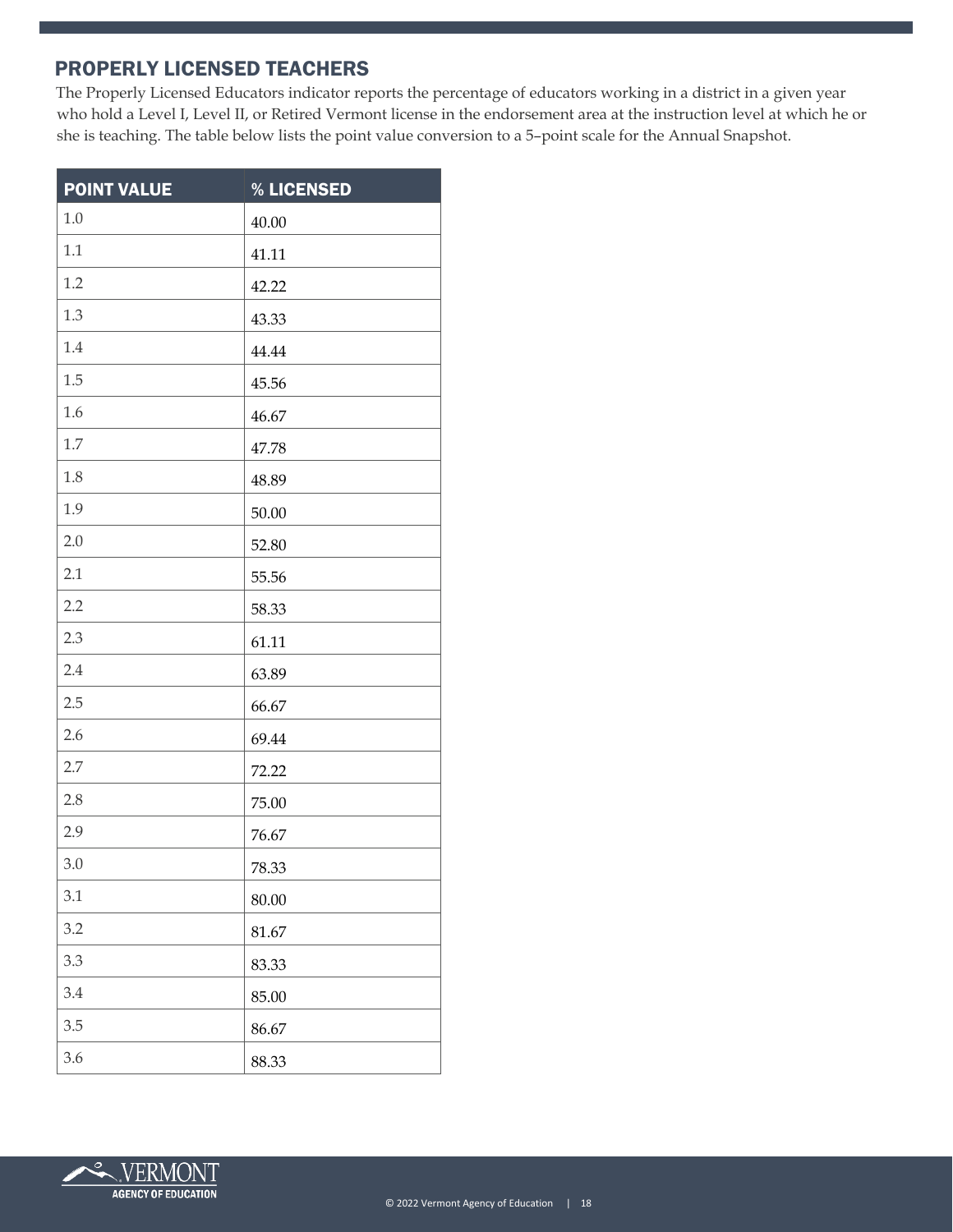| <b>POINT VALUE</b> | % LICENSED |
|--------------------|------------|
| 3.7                | 90.00      |
| 3.8                | 90.77      |
| 3.9                | 91.54      |
| 4.0                | 92.31      |
| 4.1                | 93.08      |
| 4.2                | 93.85      |
| 4.3                | 94.62      |
| 4.4                | 95.38      |
| 4.5                | 96.15      |
| 4.6                | 96.92      |
| 4.7                | 97.69      |
| 4.8                | 98.46      |
| 4.9                | 99.23      |
| 5.0                | 100.00     |

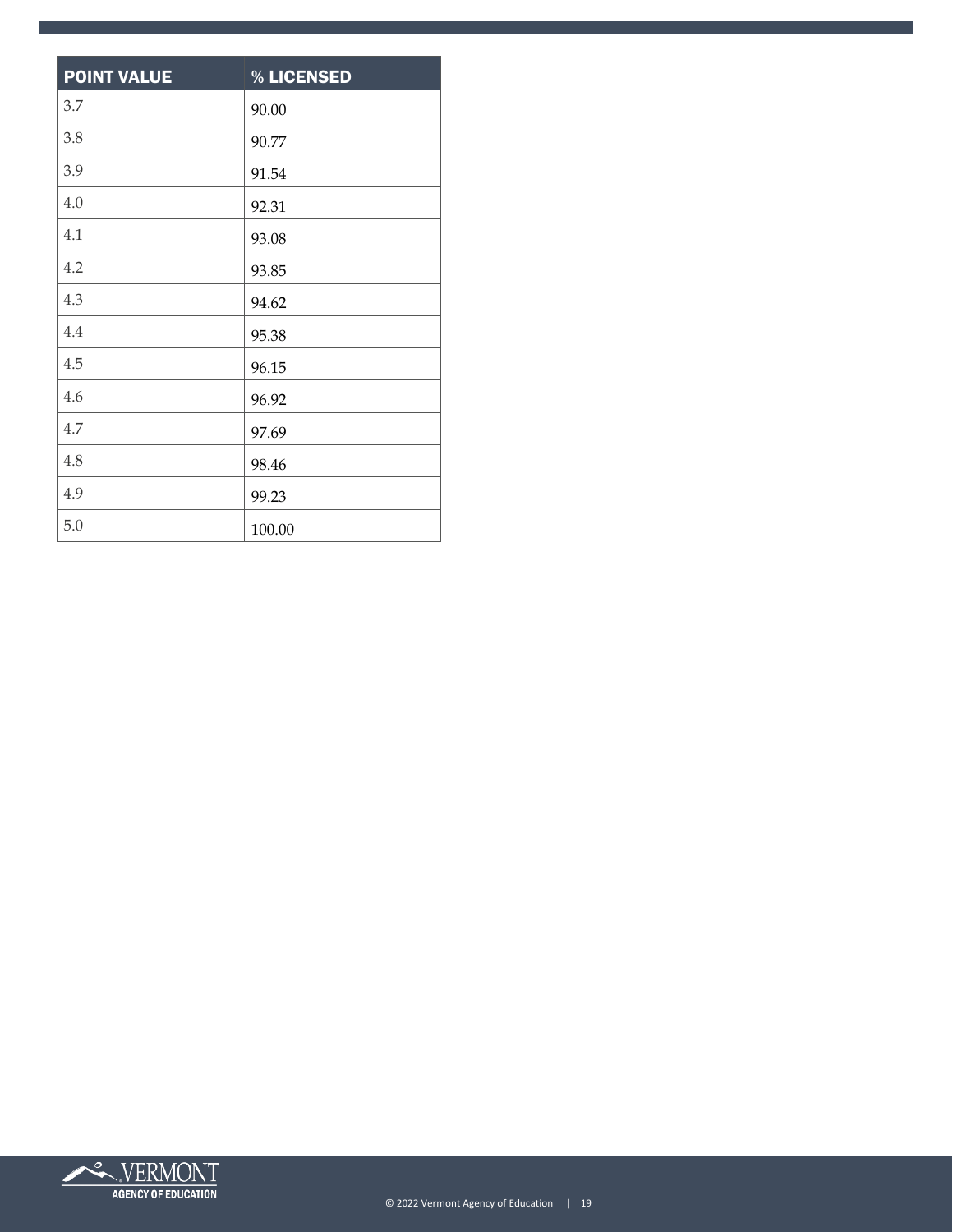#### EDUCATOR RETENTION

The Educator Retention indicator reports the percentage of educators who have been in their current placement for at least the past three years. The teacher rate is reported for schools, SU/SDs, and the state levels. The principal rate is reported at the SU/SD and the state levels. The superintendent rate is reported at the state level, only. The table below lists the point value conversion for Educator Retention to a 5–point scale for the Annual Snapshot.

| <b>POINT VALUE</b> | <b>3-YEAR RETENTION</b><br><b>RATE (%)</b> |
|--------------------|--------------------------------------------|
| 1.0                | 20                                         |
| 1.1                | 22                                         |
| 1.2                | 24                                         |
| 1.3                | 26                                         |
| 1.4                | 28                                         |
| 1.5                | 30                                         |
| 1.6                | 32                                         |
| 1.7                | 34                                         |
| 1.8                | 36                                         |
| 1.9                | 38                                         |
| 2.0                | 40                                         |
| 2.1                | 42                                         |
| 2.2                | 44                                         |
| 2.3                | 46                                         |
| 2.4                | 48                                         |
| 2.5                | 50                                         |
| 2.6                | 52                                         |
| 2.7                | 54                                         |
| 2.8                | 56                                         |
| 2.9                | 58                                         |
| 3.0                | 60                                         |
| 3.1                | 62                                         |
| 3.2                | 64                                         |
| 3.3                | 66                                         |
| 3.4                | 68                                         |
| 3.5                | 70                                         |

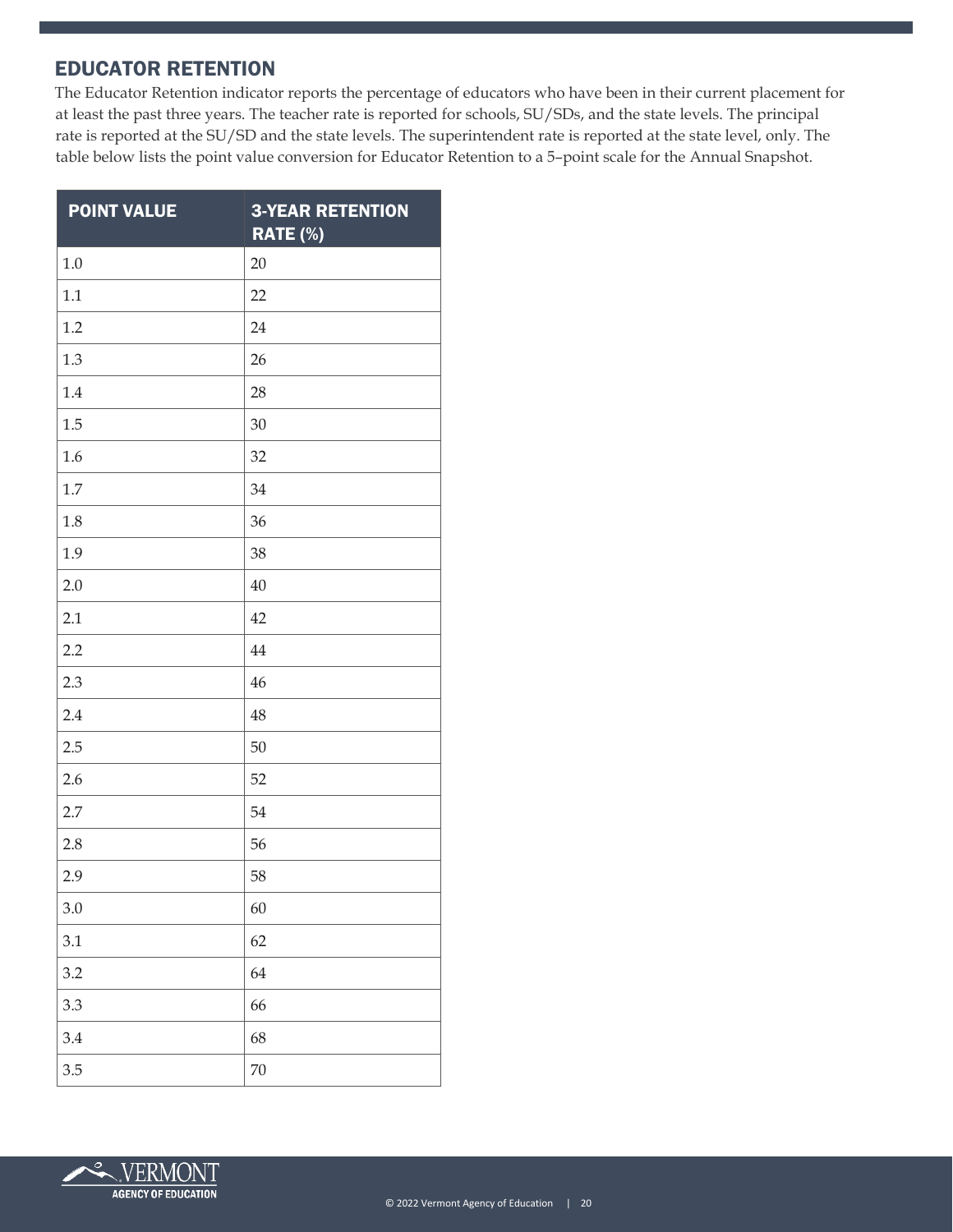| <b>POINT VALUE</b> | <b>3-YEAR RETENTION</b><br>RATE (%) |
|--------------------|-------------------------------------|
| 3.6                | 72                                  |
| 3.7                | 74                                  |
| 3.8                | 76                                  |
| 3.9                | 78                                  |
| 4.0                | 80                                  |
| 4.1                | 82                                  |
| 4.2                | 84                                  |
| 4.3                | 86                                  |
| 4.4                | 88                                  |
| 4.5                | 90                                  |
| 4.6                | 92                                  |
| 4.7                | 94                                  |
| 4.8                | 96                                  |
| 4.9                | 98                                  |
| 5.0                | 100                                 |

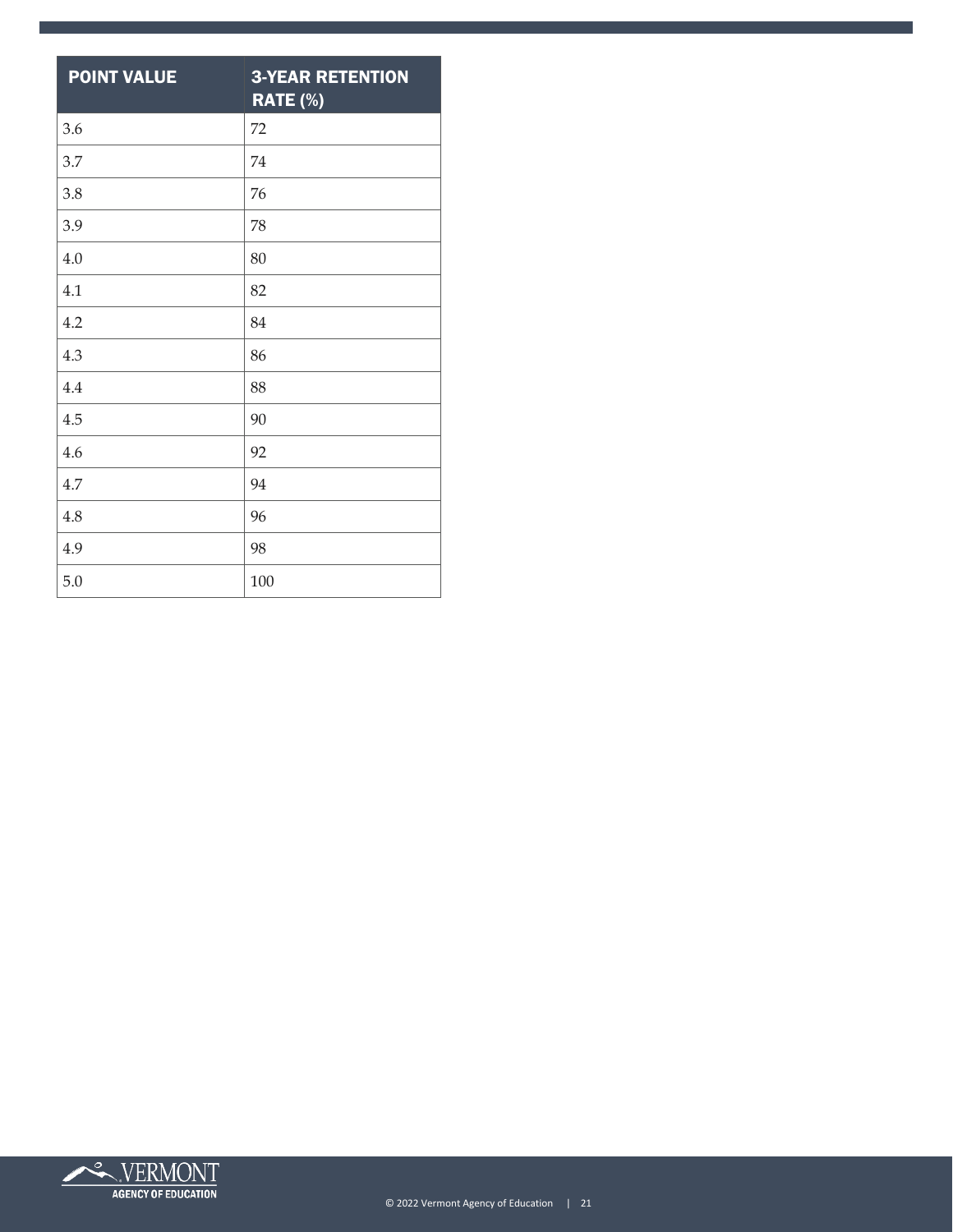#### EDUCATION QUALITY STANDARDS STAFFING RATIO

This indicator reports a school, SU/SD, or the state ratios of educators to students relative to standards published in the Vermont Education Quality Standards (EQS). Standards are reported for teachers, school counselors, school librarians, school nurses, and school principals. The teacher and school counselor ratios are disaggregated by primary and secondary levels. For all ratios in this indicator, a Not Meeting rating can be assigned for either a too high or too low ratio. For example, a Not Meeting rating would be assigned if a school had a high student-teacher ratio of 100 to 1 or a low ratio of 2 to 1. As defined by EQS, the principal ratio represents the ratio of principals to teachers, rather than principals to students. The table below lists the point value conversion for EQS to a 5–point scale for the Annual Snapshot.

| <b>POINT</b><br><b>VALUE</b> | <b>ELEMENTARY</b><br><b>TEACHERS</b> | <b>SECONDARY</b><br><b>TEACHERS</b> | <b>PRINCIPALS</b> | <b>ELEMENTARY</b><br><b>COUNSELORS</b> | <b>SECONDARY</b><br><b>COUNSELORS</b> | <b>LIBRARIANS</b> | <b>NURSES</b> |
|------------------------------|--------------------------------------|-------------------------------------|-------------------|----------------------------------------|---------------------------------------|-------------------|---------------|
| 1.0                          | 22.50                                | 28.13                               | 15.00             | 450.00                                 | 300.00                                | 450.00            | 750.00        |
| 1.1                          | 22.08                                | 27.61                               | 14.72             | 441.67                                 | 294.44                                | 441.67            | 736.11        |
| 1.2                          | 21.67                                | 27.09                               | 14.44             | 433.33                                 | 288.89                                | 433.33            | 722.22        |
| 1.3                          | 21.25                                | 26.57                               | 14.17             | 425.00                                 | 283.33                                | 425.00            | 708.33        |
| 1.4                          | 20.84                                | 26.05                               | 13.89             | 416.67                                 | 277.78                                | 416.67            | 694.44        |
| 1.5                          | 20.42                                | 25.52                               | 13.61             | 408.33                                 | 272.22                                | 408.33            | 680.56        |
| 1.6                          | 20.00                                | 25.00                               | 13.33             | 400.00                                 | 266.67                                | 400.00            | 666.67        |
| 1.7                          | 19.58                                | 24.48                               | 13.06             | 391.67                                 | 261.11                                | 391.67            | 652.78        |
| 1.8                          | 19.17                                | 23.96                               | 12.78             | 383.33                                 | 255.56                                | 383.33            | 638.89        |
| 1.9                          | 18.75                                | 23.44                               | 12.50             | 375.00                                 | 250.00                                | 375.00            | 625.00        |
| 2.0                          | 18.33                                | 22.92                               | 12.22             | 366.67                                 | 244.44                                | 366.67            | 611.11        |
| 2.1                          | 17.92                                | 22.40                               | 11.94             | 358.33                                 | 238.89                                | 358.33            | 597.22        |
| 2.2                          | 17.50                                | 21.88                               | 11.67             | 350.00                                 | 233.33                                | 350.00            | 583.33        |
| 2.3                          | 17.08                                | 21.36                               | 11.39             | 341.67                                 | 227.78                                | 341.67            | 569.44        |
| 2.4                          | 16.67                                | 20.83                               | 11.11             | 333.33                                 | 222.22                                | 333.33            | 555.56        |
| 2.5                          | 16.25                                | 20.31                               | 10.83             | 325.00                                 | 216.67                                | 325.00            | 541.67        |
| 2.6                          | 15.83                                | 19.79                               | 10.56             | 316.67                                 | 211.11                                | 316.67            | 527.78        |
| 2.7                          | 15.42                                | 19.27                               | 10.28             | 308.33                                 | 205.56                                | 308.33            | 513.89        |
| 2.8                          | 15.00                                | 18.75                               | 10.00             | 300.00                                 | 200.00                                | 300.00            | 500.00        |
| 2.9                          | 14.79                                | 18.49                               | 9.86              | 295.83                                 | 197.22                                | 295.83            | 493.06        |
| 3.0                          | 14.58                                | 18.23                               | 9.72              | 291.67                                 | 194.44                                | 291.67            | 486.11        |
| 3.1                          | 14.38                                | 17.97                               | 9.58              | 287.50                                 | 191.67                                | 287.50            | 479.17        |
| 3.2                          | 14.17                                | 17.71                               | 9.44              | 283.33                                 | 188.89                                | 283.33            | 472.22        |

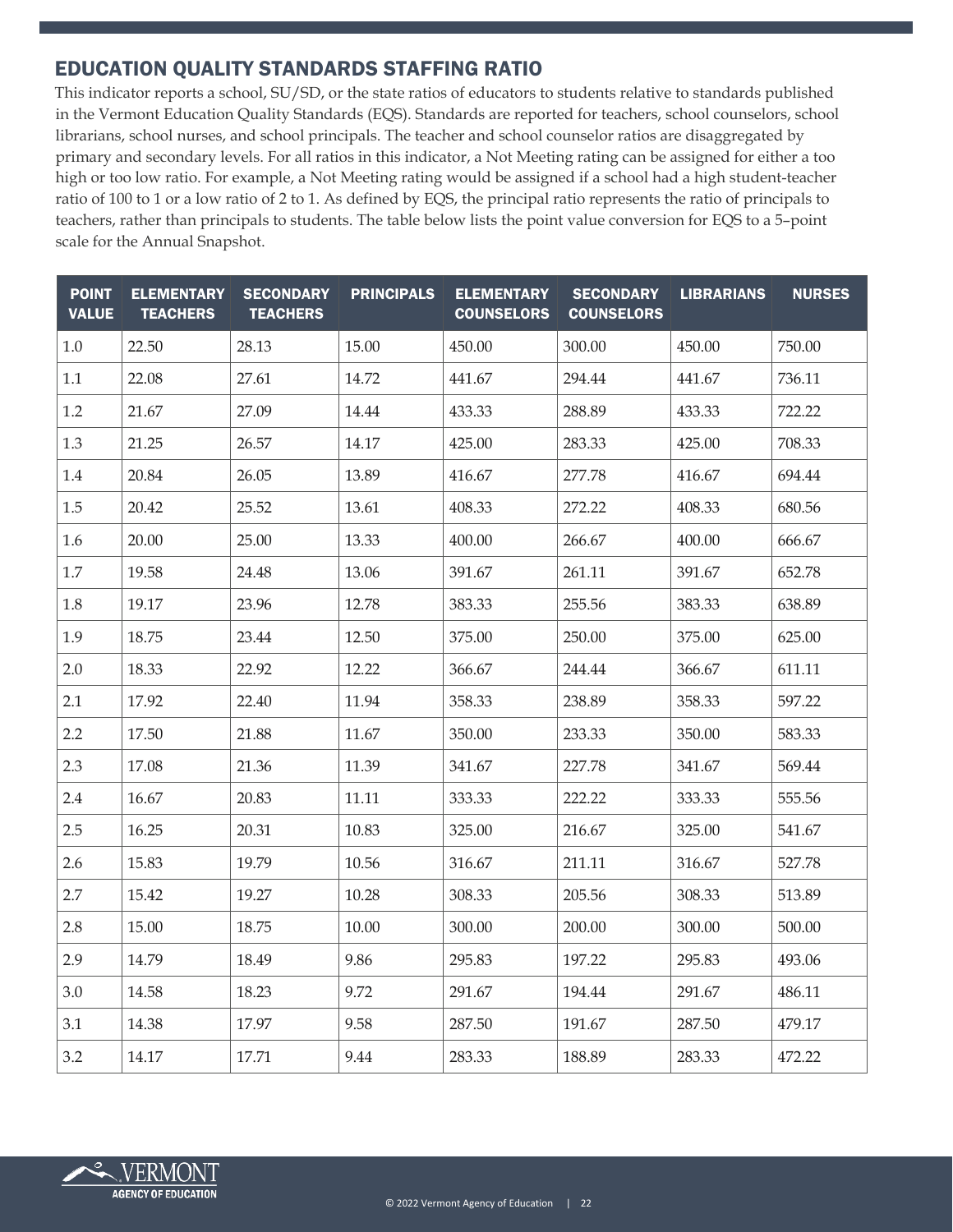| <b>POINT</b><br><b>VALUE</b> | <b>ELEMENTARY</b><br><b>TEACHERS</b> | <b>SECONDARY</b><br><b>TEACHERS</b> | <b>PRINCIPALS</b> | <b>ELEMENTARY</b><br><b>COUNSELORS</b> | <b>SECONDARY</b><br><b>COUNSELORS</b> | <b>LIBRARIANS</b> | <b>NURSES</b> |
|------------------------------|--------------------------------------|-------------------------------------|-------------------|----------------------------------------|---------------------------------------|-------------------|---------------|
| 3.3                          | 13.96                                | 17.45                               | 9.30              | 279.17                                 | 186.11                                | 279.17            | 465.28        |
| 3.4                          | 13.75                                | 17.19                               | 9.17              | 275.00                                 | 183.33                                | 275.00            | 458.33        |
| 3.5                          | 13.55                                | 16.93                               | 9.03              | 270.83                                 | 180.56                                | 270.83            | 451.39        |
| 3.6                          | 13.34                                | 16.67                               | 8.89              | 266.67                                 | 177.78                                | 266.67            | 444.44        |
| 3.7                          | 13.13                                | 16.41                               | 8.75              | 262.50                                 | 175.00                                | 262.50            | 437.50        |
| 3.8                          | 12.99                                | 16.23                               | 8.65              | 259.62                                 | 173.08                                | 259.62            | 432.69        |
| 3.9                          | 12.84                                | 16.05                               | 8.56              | 256.73                                 | 171.15                                | 256.73            | 427.88        |
| 4.0                          | 12.70                                | 15.87                               | 8.46              | 253.85                                 | 169.23                                | 253.84            | 423.08        |
| 4.1                          | 12.55                                | 15.69                               | 8.37              | 250.96                                 | 167.31                                | 250.96            | 418.27        |
| 4.2                          | 12.41                                | 15.51                               | 8.27              | 248.08                                 | 165.38                                | 248.08            | 413.46        |
| 4.3                          | 12.26                                | 15.33                               | 8.17              | 245.19                                 | 163.46                                | 245.19            | 408.65        |
| 4.4                          | 12.12                                | 15.14                               | 8.08              | 242.31                                 | 161.54                                | 242.31            | 403.85        |
| 4.5                          | 11.97                                | 14.96                               | 7.98              | 239.42                                 | 159.62                                | 239.42            | 399.04        |
| 4.6                          | 11.83                                | 14.78                               | 7.88              | 236.54                                 | 157.69                                | 236.54            | 394.23        |
| 4.7                          | 11.68                                | 14.60                               | 7.79              | 233.65                                 | 155.77                                | 233.65            | 389.42        |
| 4.8                          | 11.54                                | 14.42                               | 7.69              | 230.77                                 | 153.85                                | 230.77            | 384.62        |
| 4.9                          | 11.39                                | 14.24                               | 7.60              | 227.88                                 | 151.92                                | 227.88            | 379.81        |
| 5.0                          | 11.25                                | 14.06                               | 7.50              | 225.00                                 | 150.00                                | 225.00            | 375.00        |
| 4.9                          | 11.18                                | 13.97                               | 7.45              | 223.56                                 | 149.04                                | 223.56            | 372.60        |
| 4.8                          | 11.11                                | 13.88                               | 7.40              | 222.12                                 | 148.08                                | 222.12            | 370.19        |
| 4.7                          | 11.03                                | 13.79                               | 7.36              | 220.67                                 | 147.12                                | 220.67            | 367.79        |
| 4.6                          | 10.96                                | 13.70                               | 7.31              | 219.23                                 | 146.15                                | 219.23            | 365.38        |
| 4.5                          | 10.89                                | 13.61                               | 7.26              | 217.79                                 | 145.19                                | 217.79            | 362.98        |
| 4.4                          | 10.82                                | 13.52                               | 7.21              | 216.35                                 | 144.23                                | 216.35            | 360.58        |
| 4.3                          | 10.74                                | 13.43                               | 7.17              | 214.90                                 | 143.27                                | 214.90            | 358.17        |
| 4.2                          | 10.67                                | 13.34                               | 7.12              | 213.46                                 | 142.31                                | 213.46            | 355.77        |
| 4.1                          | 10.60                                | 13.25                               | 7.07              | 212.02                                 | 141.35                                | 212.02            | 353.37        |
| 4.0                          | 10.53                                | 13.16                               | 7.02              | 210.58                                 | 140.39                                | 210.58            | 350.96        |
| 3.9                          | 10.45                                | 13.07                               | 6.98              | 209.13                                 | 139.42                                | 209.13            | 348.56        |
| 3.8                          | 10.38                                | 12.98                               | 6.93              | 207.69                                 | 138.46                                | 207.69            | 346.15        |